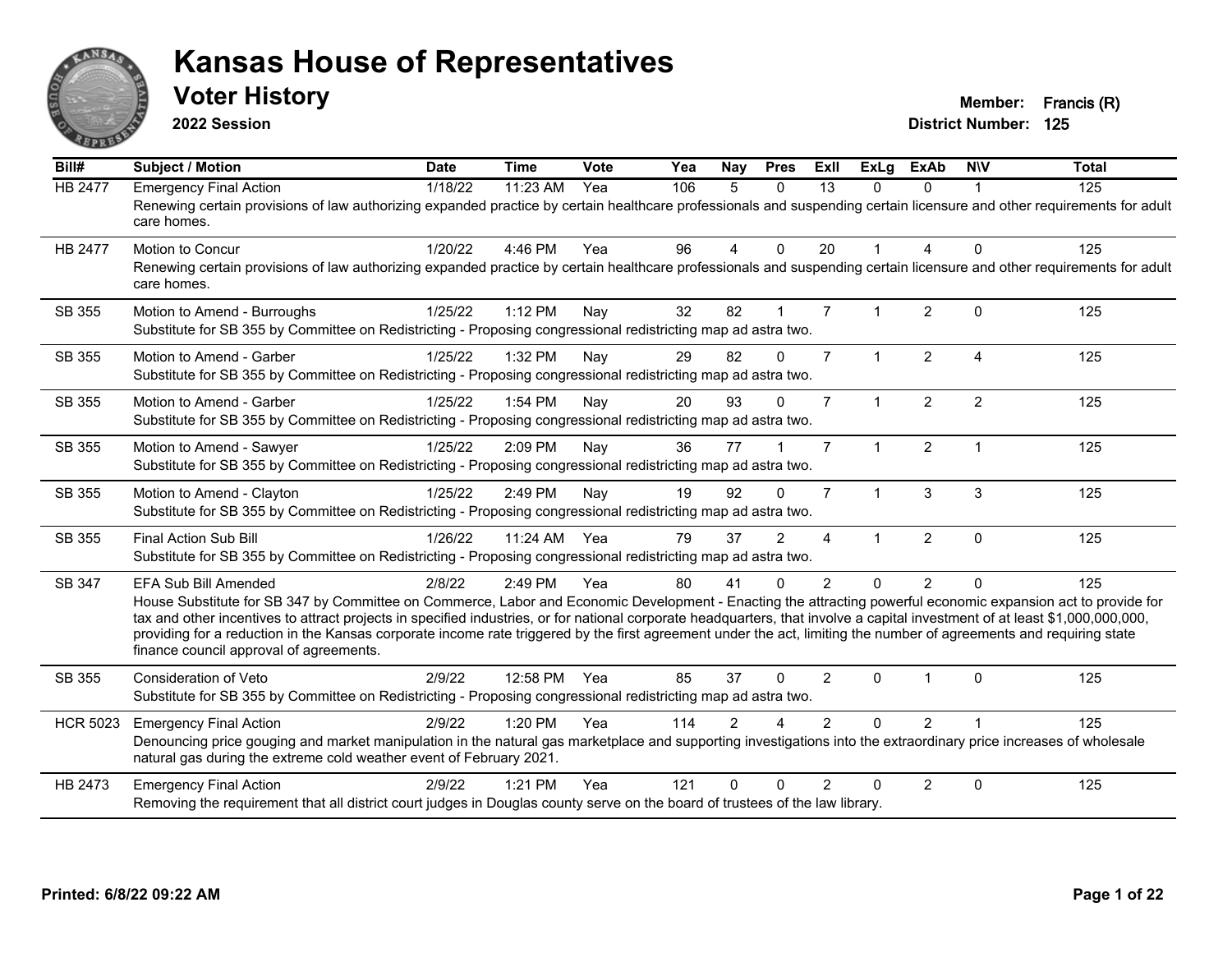

**2022 Session**

**District Number: 125 Voter History Member: Francis (R)** 

| Bill#           | <b>Subject / Motion</b>                                                                                                                                                                                                                                                              | <b>Date</b> | <b>Time</b> | Vote | Yea | <b>Nav</b>   | <b>Pres</b>  | Exll           | <b>ExLg</b> | <b>ExAb</b>    | <b>NIV</b>     | <b>Total</b> |
|-----------------|--------------------------------------------------------------------------------------------------------------------------------------------------------------------------------------------------------------------------------------------------------------------------------------|-------------|-------------|------|-----|--------------|--------------|----------------|-------------|----------------|----------------|--------------|
| HB 2490         | <b>Emergency Final Action</b><br>Authorizing the state treasurer to determine account owners and designated beneficiaries for an ABLE savings account, adding who may open such an account and<br>requiring compliance with the federal internal revenue code.                       | 2/9/22      | 1:22 PM     | Yea  | 118 | 3            | $\Omega$     | $\mathfrak{p}$ | $\Omega$    | $\mathcal{P}$  | $\Omega$       | 125          |
| HB 2480         | <b>Final Action</b><br>Amending the public water supply project loan program's definition of "project" to remove the definition's current exclusion of projects that are<br>related to the diversion or transportation of water acquired through a water transfer.                   | 2/15/22     | 11:59 PM    | Yea  | 118 | $\Omega$     | $\mathbf{0}$ | 3              | $\Omega$    | $\overline{2}$ | $\overline{2}$ | 125          |
| <b>HB 2564</b>  | <b>Final Action</b><br>Updating the version of risk-based capital instructions in effect.                                                                                                                                                                                            | 2/15/22     | 11:59 PM    | Yea  | 118 | $\Omega$     | $\Omega$     | 3              | $\Omega$    | $\overline{2}$ | 2              | 125          |
| HB 2489         | <b>Final Action Amended</b><br>Amending provisions of the technology-enabled fiduciary financial institutions act relating to fees and assessments, examinations, disclosures to consumers and<br>requiring such institutions to be mandatory reporters for purposes of elder abuse. | 2/16/22     | 11:17 AM    | Yea  | 120 | $\Omega$     | $\mathbf{0}$ | $\overline{1}$ | $\Omega$    | 3              |                | 125          |
| HB 2537         | <b>Final Action</b><br>Requiring the insurance department to hold a hearing in cases involving an order under the Kansas administrative procedure act.                                                                                                                               | 2/16/22     | 11:19 AM    | Yea  | 120 | $\Omega$     |              |                | $\Omega$    | 3              | $\Omega$       | 125          |
| SB 337          | <b>Final Action</b><br>Converting the conditional charter issued for the pilot program under the technology-enabled fiduciary financial institutions act to a full fiduciary financial institution<br>charter.                                                                       | 2/16/22     | 11:20 AM    | Yea  | 119 |              |              |                | U           | 3              | $\Omega$       | 125          |
| <b>HCR 5014</b> | Motion to Recommend for Passage<br>Proposing a constitutional amendment that provides for legislative oversight of rules and regulations adopted by executive branch agencies and officials.                                                                                         | 2/16/22     | 12:30 PM    | Yea  | 77  | 42           | $\Omega$     |                | 0           | 2              | 3              | 125          |
| HB 2560         | <b>Final Action</b><br>Extending certain penalties, fees and maximum amounts of fees and the expiration dates of certain programs of the Kansas department of agriculture.                                                                                                           | 2/17/22     | 12:25 PM    | Yea  | 101 | 11           | $\Omega$     |                | $\Omega$    | 11             |                | 125          |
| HB 2591         | <b>Final Action</b><br>Repealing the state general fund and conservation fee fund transfers to the abandoned oil and gas well fund.                                                                                                                                                  | 2/17/22     | 12:27 PM    | Yea  | 112 | $\Omega$     | $\Omega$     | -1             | 0           | 11             |                | 125          |
| <b>HCR 5014</b> | <b>Final Action</b><br>Proposing a constitutional amendment that provides for legislative oversight of rules and regulations adopted by executive branch agencies and officials.                                                                                                     | 2/17/22     | 12:43 PM    | Yea  | 80  | 33           | $\Omega$     |                | $\Omega$    | 11             | $\Omega$       | 125          |
| HB 2540         | <b>Emergency Final Action</b><br>Authorizing the construction of a memorial honoring Kansas gold star families.                                                                                                                                                                      | 2/17/22     | 12:45 PM    | Yea  | 113 | 0            | $\Omega$     |                | $\Omega$    | 11             | $\Omega$       | 125          |
| HB 2458         | <b>Emergency Final Action</b><br>Designating a portion of U.S. highway 56 as the PFC Shane Austin memorial highway.                                                                                                                                                                  | 2/17/22     | 12:47 PM    | Yea  | 113 | $\Omega$     | $\Omega$     | $\overline{1}$ | $\Omega$    | 11             | $\mathbf 0$    | 125          |
| HB 2476         | <b>Emergency Final Action</b><br>Providing for the silver star and bronze star distinctive license plates.                                                                                                                                                                           | 2/17/22     | 12:48 PM    | Yea  | 113 | $\mathbf{0}$ | $\Omega$     | $\overline{1}$ | 0           | 11             | $\Omega$       | 125          |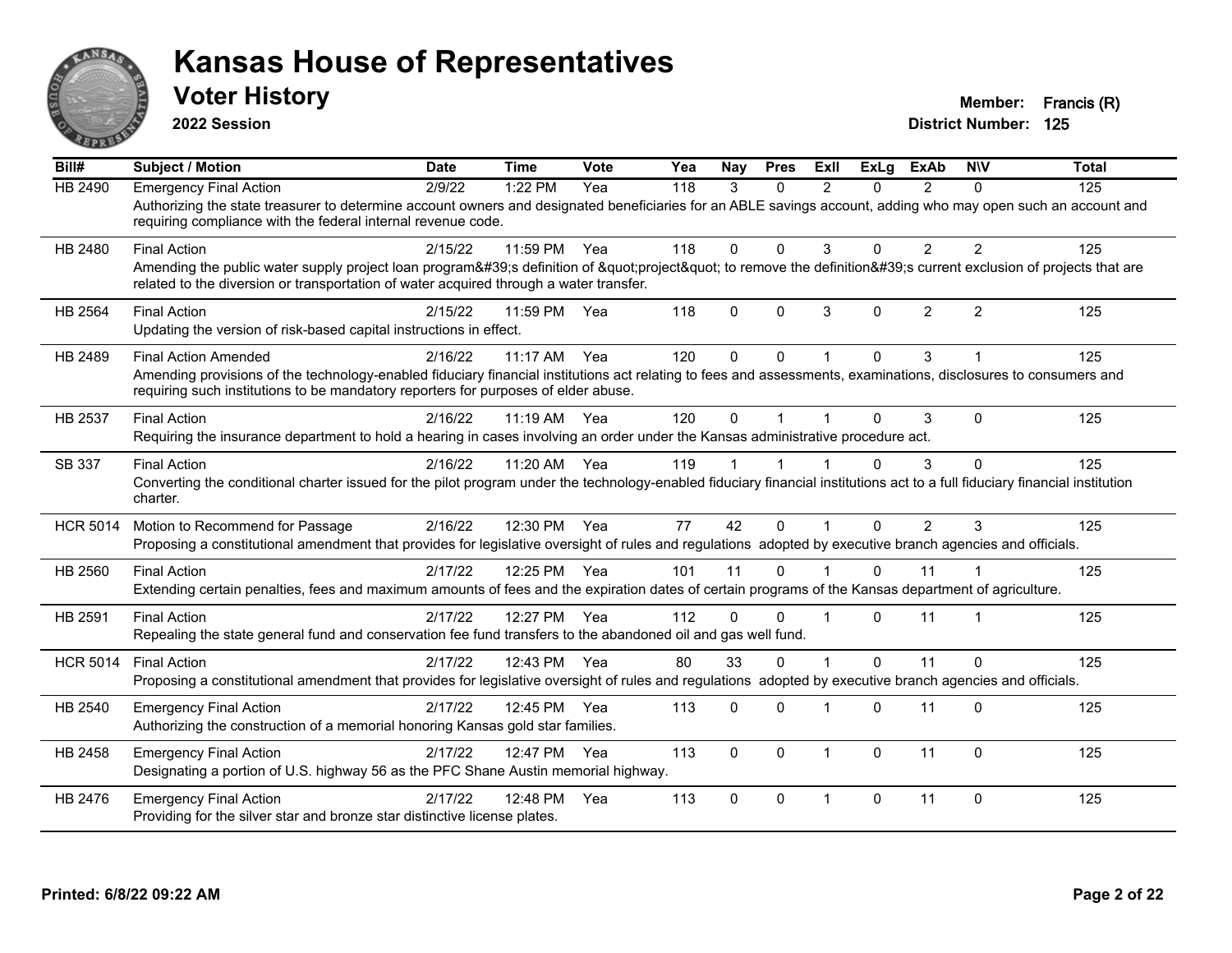

**2022 Session**

| Bill#           | <b>Subject / Motion</b>                                                                                                                                                                                                                                                                                                                                                                                                                                         | <b>Date</b> | <b>Time</b> | Vote | Yea | Nay            | <b>Pres</b>  | Exll           | <b>ExLg</b> | <b>ExAb</b>  | <b>NIV</b>     | <b>Total</b> |
|-----------------|-----------------------------------------------------------------------------------------------------------------------------------------------------------------------------------------------------------------------------------------------------------------------------------------------------------------------------------------------------------------------------------------------------------------------------------------------------------------|-------------|-------------|------|-----|----------------|--------------|----------------|-------------|--------------|----------------|--------------|
| <b>HB 2478</b>  | <b>Emergency Final Action</b><br>Designating a portion of United States highway 166 as the SGT Evan S Parker memorial highway.                                                                                                                                                                                                                                                                                                                                  | 2/17/22     | 12:49 PM    | Yea  | 113 | $\Omega$       | $\Omega$     | $\mathbf{1}$   | $\Omega$    | 11           | $\Omega$       | 125          |
| <b>HCR 5014</b> | <b>Final Action</b><br>Proposing a constitutional amendment that provides for legislative oversight of rules and regulations adopted by executive branch agencies and officials.                                                                                                                                                                                                                                                                                | 2/21/22     | 11:45 AM    | Yea  | 85  | 39             | $\mathbf 0$  | $\mathbf{1}$   | $\Omega$    | $\Omega$     | $\mathbf{0}$   | 125          |
| HB 2517         | <b>Final Action Amended</b><br>Transferring the responsibility to certify drug abuse treatment providers that participate in the certified drug abuse treatment program from the department of corrections<br>to the Kansas sentencing commission.                                                                                                                                                                                                              | 2/22/22     | 10:49 AM    | Yea  | 120 | 0              | 0            | $\overline{2}$ | 0           | 3            |                | 125          |
| <b>HB 2594</b>  | <b>Final Action Amended</b><br>Exempting certain modifications on antique vehicles from vehicle identification number offense seizures and dispositions.                                                                                                                                                                                                                                                                                                        | 2/22/22     | 10:50 AM    | Yea  | 120 | $\mathbf{0}$   | $\Omega$     | 2              | 0           | 3            | $\Omega$       | 125          |
| <b>HB 2607</b>  | <b>Final Action Amended</b><br>Clarifying the time limitations for habeas corpus claims.                                                                                                                                                                                                                                                                                                                                                                        | 2/22/22     | 10:51 AM    | Yea  | 120 | $\mathbf{0}$   | $\mathbf{0}$ | 2              | $\Omega$    | $\mathbf{3}$ | $\mathbf{0}$   | 125          |
| HB 2299         | Motion to Amend - Fairchild<br>Allowing a search warrant to be executed within 10 days from the date of issuance.                                                                                                                                                                                                                                                                                                                                               | 2/22/22     | $3:16$ PM   | Nay  | 35  | 84             | $\Omega$     | $\overline{2}$ | $\Omega$    | 3            | $\overline{1}$ | 125          |
| HB 2703         | Motion to Amend - Clayton<br>Making changes to employment security law provisions regarding the employment security fund and employer contribution rates, the definition of employment to<br>conform with federal law and various updates to the my reemployment plan program, including making the program mandatory with certain exceptions, and providing<br>that the secretary of commerce may require participation by claimants in reemployment services. | 2/22/22     | 4:17 PM     | Nay  | 37  | 80             | $\Omega$     | $\overline{2}$ | $\Omega$    | 3            | 3              | 125          |
| HB 2525         | Motion to Recommend for Passage<br>Removing non-cooperation with child support from requirements for food and child care assistance eligibility and exempting adults enrolled in school from the 20-hour-<br>per-week work requirement for child care assistance eligibility for a limited time.                                                                                                                                                                | 2/22/22     | 5:17 PM     | Yea  | 53  | 66             | $\Omega$     | $\overline{2}$ | 0           | 3            |                | 125          |
| HB 2110         | <b>Final Action Amended</b><br>Requiring insurance coverage for PANS and PANDAS by the state health care benefits program and requiring the state employee health care commission to submit an<br>impact report on such coverage to the legislature.                                                                                                                                                                                                            | 2/23/22     | 10:21 AM    | Yea  | 113 | 8              | $\Omega$     | 3              | $\Omega$    |              | $\Omega$       | 125          |
| HB 2299         | <b>Final Action Amended</b><br>Allowing a search warrant to be executed within 10 days from the date of issuance.                                                                                                                                                                                                                                                                                                                                               | 2/23/22     | 10:22 AM    | Yea  | 119 | $\overline{2}$ | $\mathbf{0}$ | 3              | $\Omega$    | 1            | $\mathbf{0}$   | 125          |
| HB 2386         | <b>Final Action Amended</b><br>Establishing requirements for the payment and reimbursement of dental services by a dental benefit plan.                                                                                                                                                                                                                                                                                                                         | 2/23/22     | 10:23 AM    | Yea  | 118 | 3              | $\Omega$     | 3              | $\Omega$    | 1            | $\mathbf{0}$   | 125          |
| HB 2456         | <b>Final Action Amended</b><br>Establishing the Kansas kids lifetime combination hunting and fishing license.                                                                                                                                                                                                                                                                                                                                                   | 2/23/22     | 10:24 AM    | Yea  | 117 | 4              | $\Omega$     | 3              | $\Omega$    | $\mathbf{1}$ | $\Omega$       | 125          |
| HB 2481         | <b>Final Action</b><br>Authorizing KP&F participating service credit purchase for certain in-state nonfederal governmental employment.                                                                                                                                                                                                                                                                                                                          | 2/23/22     | 10:25 AM    | Yea  | 121 | $\Omega$       | $\Omega$     | 3              | $\Omega$    | 1            | $\Omega$       | 125          |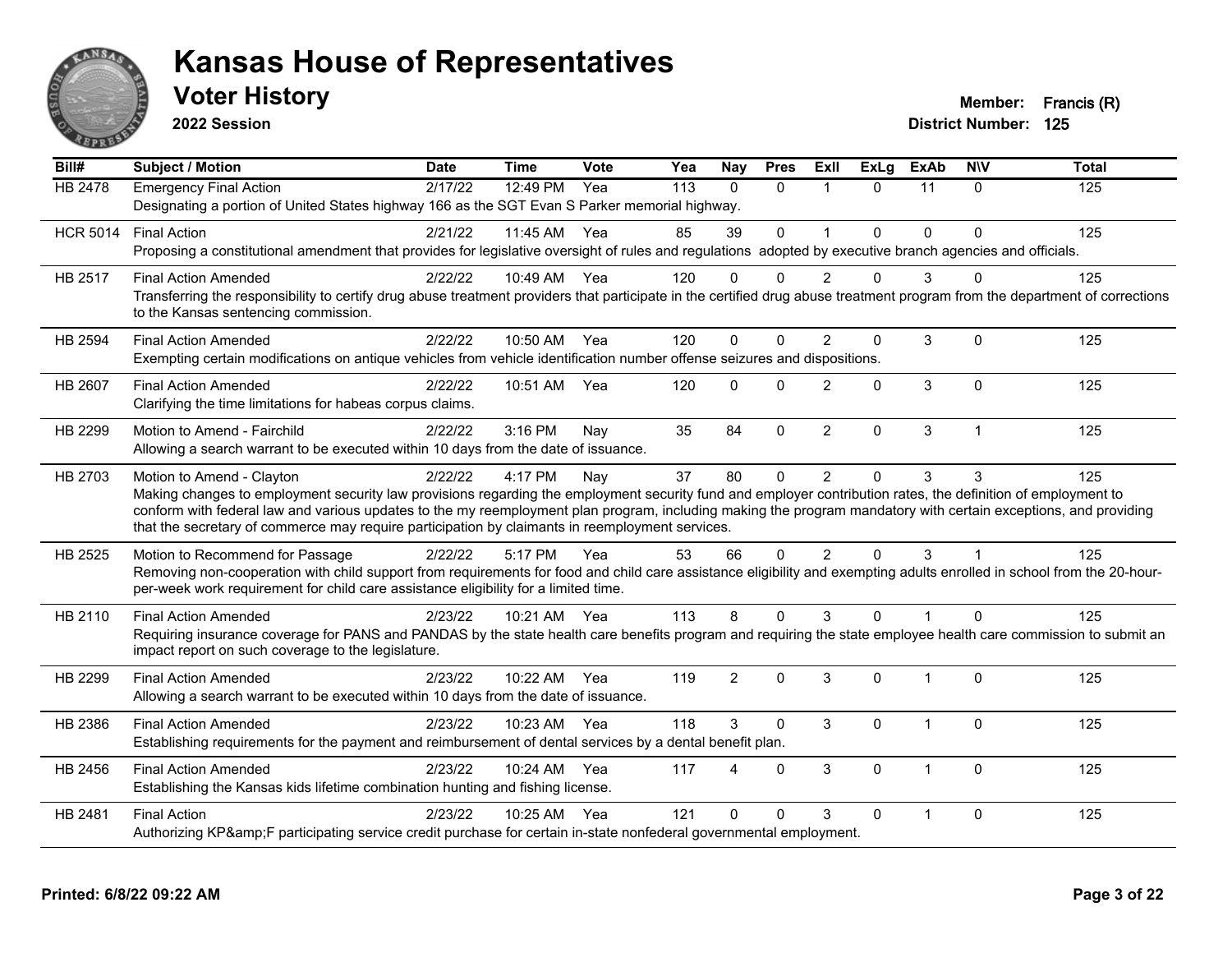

**2022 Session**

| Bill#          | Subject / Motion                                                                                                                                                                                                                                                                                                                                                                       | <b>Date</b> | <b>Time</b>  | Vote | Yea | Nay         | <b>Pres</b>  | Exll         | <b>ExLg</b> | <b>ExAb</b>  | <b>NIV</b>   | <b>Total</b> |
|----------------|----------------------------------------------------------------------------------------------------------------------------------------------------------------------------------------------------------------------------------------------------------------------------------------------------------------------------------------------------------------------------------------|-------------|--------------|------|-----|-------------|--------------|--------------|-------------|--------------|--------------|--------------|
| <b>HB 2483</b> | <b>Final Action</b><br>Providing for the daughters of the American revolution distinctive license plate.                                                                                                                                                                                                                                                                               | 2/23/22     | $10:26$ AM   | Yea  | 105 | 16          | $\mathbf{0}$ | 3            | $\Omega$    | 1            | $\Omega$     | 125          |
| HB 2496        | <b>Final Action</b><br>Enacting the uniform family law arbitration act.                                                                                                                                                                                                                                                                                                                | 2/23/22     | 10:27 AM     | Yea  | 121 | $\mathbf 0$ | $\Omega$     | 3            | 0           | 1            | $\mathbf 0$  | 125          |
| HB 2508        | <b>Final Action</b><br>Requiring retention of fingerprints by the Kansas bureau of investigation for participation in the federal rap back program.                                                                                                                                                                                                                                    | 2/23/22     | 10:28 AM     | Yea  | 115 | 6           | $\Omega$     | $\mathbf{3}$ | 0           | $\mathbf{1}$ | $\Omega$     | 125          |
| HB 2510        | <b>Final Action</b><br>Updating certain investment limitation requirements to provide increased options for Kansas domiciled life insurance companies investing in equity interests and<br>preferred stock.                                                                                                                                                                            | 2/23/22     | 10:29 AM Yea |      | 120 |             | $\Omega$     | 3            | $\Omega$    |              | $\Omega$     | 125          |
| HB 2515        | <b>Final Action</b><br>Creating a mechanism to seek relief from the Kansas offender registration act requirements for drug offenders and allowing expungement of offenses when such relief is<br>granted.                                                                                                                                                                              | 2/23/22     | 10:30 AM Yea |      | 120 | 1           | $\Omega$     | 3            | $\Omega$    |              | $\Omega$     | 125          |
| HB 2516        | <b>Final Action</b><br>Requiring an offender who raises error in such offender's criminal history calculation for the first time on appeal to show prejudicial error, requiring the journal entry<br>used to establish criminal history to be attached to the criminal history worksheet and authorizing the court to correct an illegal sentence while a direct appeal is<br>pending. | 2/23/22     | 10:32 AM Yea |      | 121 | $\mathbf 0$ | $\mathbf{0}$ | 3            | $\Omega$    | 1            | $\mathbf{0}$ | 125          |
| HB 2529        | <b>Final Action</b><br>Allowing veteran license plate applicants to use either a DD214 form, a military veteran identification card or veteran health identification card for proof of veteran status.                                                                                                                                                                                 | 2/23/22     | 10:33 AM Yea |      | 120 | 1           | $\Omega$     | 3            | $\Omega$    |              | $\Omega$     | 125          |
| HB 2547        | <b>Final Action Amended</b><br>Authorizing technology-enabled fiduciary financial institution insurance companies within the captive insurance act and providing for the requirements and operations<br>thereof.                                                                                                                                                                       | 2/23/22     | 10:34 AM Yea |      | 120 |             | $\Omega$     | 3            | 0           |              | $\mathbf{0}$ | 125          |
| HB 2559        | <b>Final Action Amended</b><br>Creating the Kansas cotton boll weevil program and requiring the program to levy an assessment upon Kansas produced cotton and monitor and mitigate the risk of boll<br>weevils.                                                                                                                                                                        | 2/23/22     | 10:38 AM     | Yea  | 83  | 37          | 1            | 3            | 0           |              | $\Omega$     | 125          |
| HB 2563        | <b>Final Action Amended</b><br>Concerning the Kansas seed law and the commercial industrial hemp act; relating to labeling; seeds treated with certain substances; definitions; labeling; unlawful<br>actions; certain registrations; inspections; live plant dealers; and testing services.                                                                                           | 2/23/22     | 10:39 AM Yea |      | 113 | 8           | $\mathbf{0}$ | 3            | $\Omega$    | 1            | $\Omega$     | 125          |
| HB 2567        | <b>Final Action Amended</b><br>Increasing certain registration and title fees on vehicles for services performed by county treasurers and the division of vehicles and decreasing certain fees related to<br>administrative costs and disposition of such fees.                                                                                                                        | 2/23/22     | 10:41 AM Yea |      | 114 | 6           | 1            | 3            | 0           |              | $\Omega$     | 125          |
| HB 2568        | <b>Final Action</b><br>Amending the Kansas mortgage business act by providing for mortgage business work at remote locations, license and registration renewal or reinstatement<br>procedures, surety bond requirements and evidence of solvency and net worth and requiring notice when adding or closing branch offices.                                                             | 2/23/22     | 10:43 AM     | Yea  | 118 | 3           | $\Omega$     | $\mathbf{3}$ | $\Omega$    |              | $\mathbf 0$  | 125          |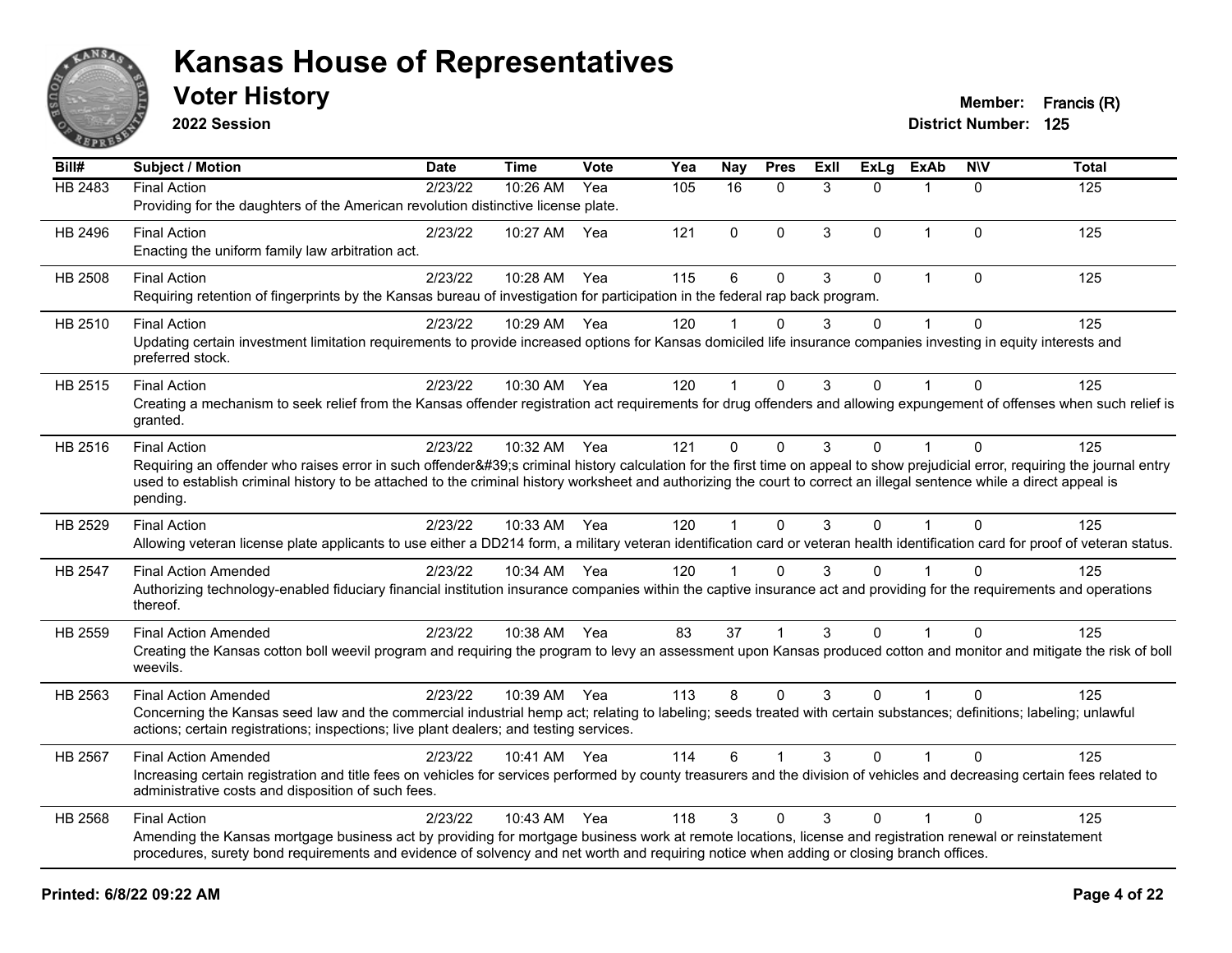

**2022 Session**

| Bill#           | <b>Subject / Motion</b>                                                                                                                                                                                                                                                                                                                                                                                                                                   | <b>Date</b> | <b>Time</b> | Vote | Yea | Nay         | <b>Pres</b>  | <b>ExII</b>    | <b>ExLg</b> | <b>ExAb</b> | <b>NIV</b>     | <b>Total</b> |
|-----------------|-----------------------------------------------------------------------------------------------------------------------------------------------------------------------------------------------------------------------------------------------------------------------------------------------------------------------------------------------------------------------------------------------------------------------------------------------------------|-------------|-------------|------|-----|-------------|--------------|----------------|-------------|-------------|----------------|--------------|
| <b>HB 2574</b>  | <b>Final Action</b><br>Establishing a time limitation for awarding compensation for mental health counseling and increasing certain compensation award amounts by the crime victims<br>compensation board.                                                                                                                                                                                                                                                | 2/23/22     | 10:43 AM    | Yea  | 121 | $\Omega$    | $\Omega$     | 3              | $\Omega$    |             | $\Omega$       | 125          |
| HB 2579         | <b>Final Action Amended</b><br>Requiring electronic filing of campaign reports by candidates for state office unless an exemption is granted for cause.                                                                                                                                                                                                                                                                                                   | 2/23/22     | 10:45 AM    | Yea  | 90  | 31          | $\Omega$     | 3              | $\Omega$    |             | 0              | 125          |
| HB 2595         | <b>Final Action</b><br>Making certain antique vehicle titling procedures applicable to vehicles having a model year of 1960 or later instead of 1950 or later.                                                                                                                                                                                                                                                                                            | 2/23/22     | 10:46 AM    | Yea  | 121 | 0           | $\Omega$     | 3              | $\Omega$    | $\mathbf 1$ | $\Omega$       | 125          |
| HB 2597         | <b>Final Action</b><br>Providing for four distinctive license plates for the Kansas department of wildlife and parks.                                                                                                                                                                                                                                                                                                                                     | 2/23/22     | 10:47 AM    | Yea  | 116 | 5           | $\Omega$     | 3              | $\Omega$    | 1           | $\mathbf{0}$   | 125          |
| <b>HB 2608</b>  | <b>Final Action</b><br>Removing provisions authorizing criminal restitution to be enforced as a civil judgment and authorizing judicial districts to contract for collection services for criminal<br>restitution.                                                                                                                                                                                                                                        | 2/23/22     | 10:48 AM    | Yea  | 117 | 4           | $\mathbf 0$  | 3              | $\Omega$    |             | $\mathbf{0}$   | 125          |
| HB 2633         | <b>Final Action Amended</b><br>Providing for the city of Hutchinson distinctive license plate.                                                                                                                                                                                                                                                                                                                                                            | 2/23/22     | 10:49 AM    | Yea  | 108 | 13          | $\Omega$     | 3              | $\Omega$    | $\mathbf 1$ | $\Omega$       | 125          |
| HB 2654         | <b>Final Action</b><br>Providing guidance to determine how offenders under the supervision of two or more supervision agency can have supervision consolidated into one agency.                                                                                                                                                                                                                                                                           | 2/23/22     | 10:50 AM    | Yea  | 121 | $\mathbf 0$ | $\Omega$     | 3              | $\Omega$    | 1           | $\Omega$       | 125          |
| HB 2688         | <b>Final Action Amended</b><br>Requiring that licensed farm wineries be issued a cereal malt beverage retailer license if the statutory requirements for such retailer license are satisfied.                                                                                                                                                                                                                                                             | 2/23/22     | 10:52 AM    | Yea  | 116 | 5           | $\Omega$     | 3              | $\Omega$    |             | $\Omega$       | 125          |
| HB 2703         | <b>Final Action</b><br>Making changes to employment security law provisions regarding the employment security fund and employer contribution rates, the definition of employment to<br>conform with federal law and various updates to the my reemployment plan program, including making the program mandatory with certain exceptions, and providing<br>that the secretary of commerce may require participation by claimants in reemployment services. | 2/23/22     | 10:53 AM    | Yea  | 121 | $\Omega$    | $\Omega$     | 3              | $\Omega$    |             | $\Omega$       | 125          |
| <b>HCR 5022</b> | <b>Final Action Amended</b><br>Proposing a constitutional amendment requiring that a sheriff be elected in each county; exception.                                                                                                                                                                                                                                                                                                                        | 2/23/22     | 10:56 AM    | Yea  | 97  | 24          | $\Omega$     | 3              | $\Omega$    | 1           | $\Omega$       | 125          |
| <b>HCR 5030</b> | <b>Emergency Final Action</b><br>Recognizing the growing problem of antisemitism in the United States.                                                                                                                                                                                                                                                                                                                                                    | 2/23/22     | 11:36 AM    | Yea  | 121 | 0           | $\mathbf{0}$ | 3              | $\Omega$    | $\mathbf 1$ | $\mathbf{0}$   | 125          |
| HB 2605         | <b>Emergency Final Action Amended</b><br>Increasing the rural population requirement maximum for the veterinary training program for rural Kansas and creating a food animal percentage requirement that may<br>be fulfilled in lieu thereof.                                                                                                                                                                                                             | 2/23/22     | 11:37 AM    | Yea  | 115 | 6           | $\Omega$     | 3              | 0           |             | $\Omega$       | 125          |
| SB 358          | <b>Emergency Final Action</b><br>Amending the public water supply project loan program's definition of "project" to remove the definition's current exclusion of projects that are<br>related to the diversion or transportation of water acquired through a water transfer.                                                                                                                                                                              | 3/2/22      | 11:40 AM    | Yea  | 121 | 0           | $\mathbf 0$  | $\overline{2}$ | $\Omega$    | 1           | $\overline{1}$ | 125          |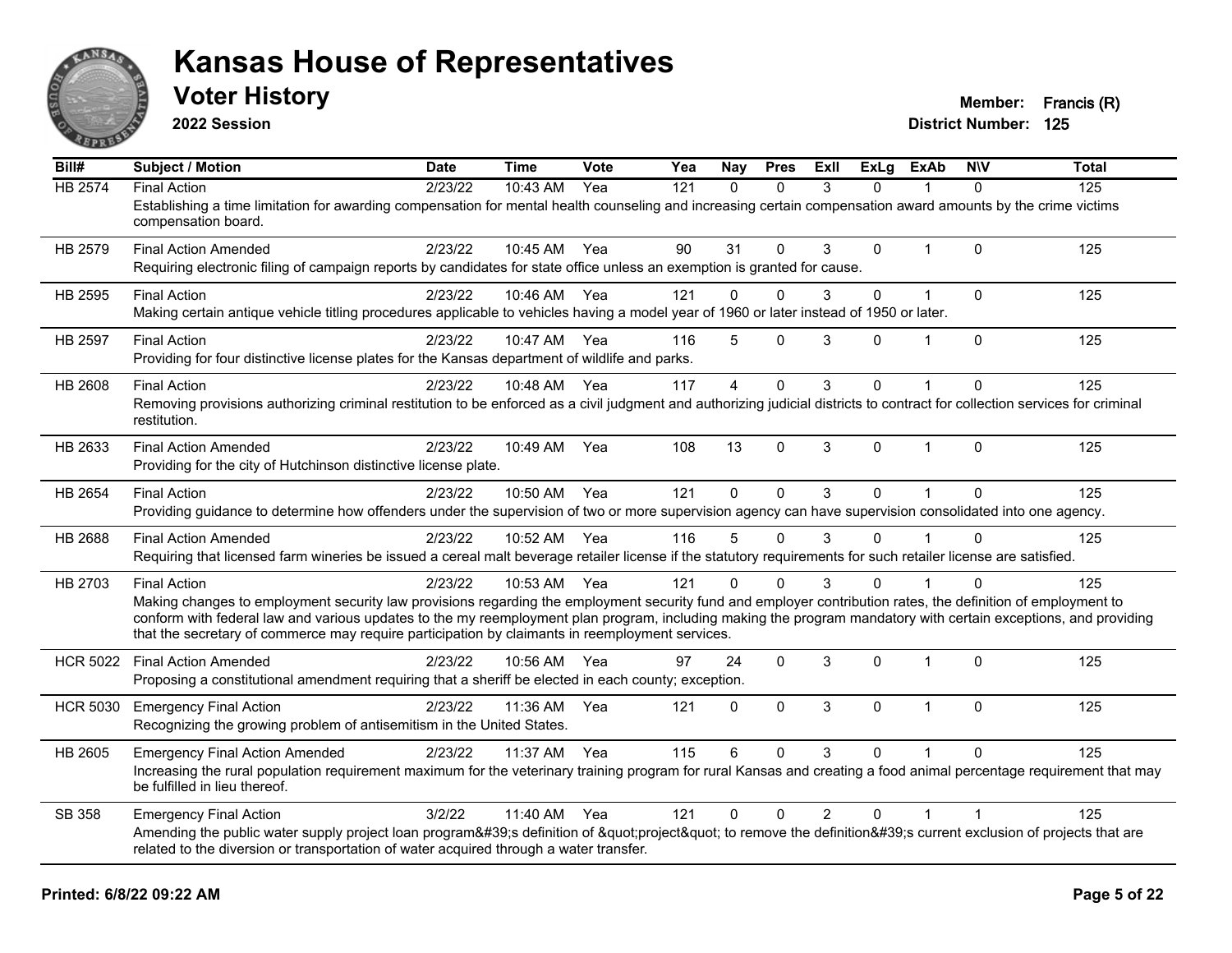

**2022 Session**

| Bill#           | <b>Subject / Motion</b>                                                                                                                                                                                                                                                                                                                                                                                                                                             | <b>Date</b> | <b>Time</b>  | Vote | Yea | <b>Nay</b> | <b>Pres</b>  | ExII                   | <b>ExLg</b>  | <b>ExAb</b>    | <b>NIV</b>             | <b>Total</b> |
|-----------------|---------------------------------------------------------------------------------------------------------------------------------------------------------------------------------------------------------------------------------------------------------------------------------------------------------------------------------------------------------------------------------------------------------------------------------------------------------------------|-------------|--------------|------|-----|------------|--------------|------------------------|--------------|----------------|------------------------|--------------|
| SB 101          | EFA Sub Bill Amended                                                                                                                                                                                                                                                                                                                                                                                                                                                | 3/2/22      | 11:41 AM     | Yea  | 86  | 35         | $\mathbf{0}$ | $\overline{2}$         | $\Omega$     |                |                        | 125          |
|                 | House Substitute for SB 101 by Committee on Transportation - Approving the operation and use of electric-assisted bicycles and regulating the use thereof.                                                                                                                                                                                                                                                                                                          |             |              |      |     |            |              |                        |              |                |                        |              |
| SB 62           | <b>Emergency Final Action Amended</b>                                                                                                                                                                                                                                                                                                                                                                                                                               | 3/2/22      | 11:42 AM Yea |      | 115 | 6          | $\Omega$     | $\overline{2}$         | $\Omega$     |                |                        | 125          |
|                 | Amending the standards for school-administered vision screenings for students, establishing the Kansas children's vision health and school readiness commission<br>and allowing schools to maintain emergency albuterol kits.                                                                                                                                                                                                                                       |             |              |      |     |            |              |                        |              |                |                        |              |
| <b>HCR 5027</b> | Motion to Amend - Hoye<br>Applying to the Congress of the United States to call a convention of the states.                                                                                                                                                                                                                                                                                                                                                         | 3/8/22      | 12:06 PM     | Nay  | 35  | 84         | 1            | $\overline{2}$         | $\Omega$     |                | $\overline{2}$         | 125          |
|                 |                                                                                                                                                                                                                                                                                                                                                                                                                                                                     | 3/8/22      |              |      | 64  | 53         | $\Omega$     | $\overline{2}$         | $\Omega$     | $\overline{2}$ | $\boldsymbol{\Lambda}$ | 125          |
| <b>HCR 5027</b> | Motion to Amend - Houser<br>Applying to the Congress of the United States to call a convention of the states.                                                                                                                                                                                                                                                                                                                                                       |             | 12:23 PM     | Nav  |     |            |              |                        |              |                |                        |              |
| <b>HCR 5027</b> | Motion to Amend - Ruiz, S.<br>Applying to the Congress of the United States to call a convention of the states.                                                                                                                                                                                                                                                                                                                                                     | 3/8/22      | 12:50 PM     | Nay  | 33  | 83         | $\Omega$     | $\overline{2}$         | $\mathbf{0}$ | $\overline{c}$ | 5                      | 125          |
|                 |                                                                                                                                                                                                                                                                                                                                                                                                                                                                     |             |              |      |     |            |              |                        |              |                |                        |              |
| <b>HCR 5027</b> | Motion to Recommend for Passage<br>Applying to the Congress of the United States to call a convention of the states.                                                                                                                                                                                                                                                                                                                                                | 3/8/22      | $1:31$ PM    | Yea  | 78  | 42         | $\mathbf 0$  | $\overline{2}$         | $\mathbf 0$  | $\overline{2}$ | $\mathbf 1$            | 125          |
| HB 2710         | <b>Final Action</b>                                                                                                                                                                                                                                                                                                                                                                                                                                                 | 3/9/22      | 11:13 AM     | Yea  | 116 | 3          | $\mathbf 0$  | 4                      | $\Omega$     | $\overline{2}$ | $\Omega$               | 125          |
|                 | Increasing the percentage of alcohol by volume allowed to not more than 16% for domestic table wine and the domestic fortified wine threshold to more than 16%<br>alcohol by volume.                                                                                                                                                                                                                                                                                |             |              |      |     |            |              |                        |              |                |                        |              |
| HB 2548         | <b>Final Action Amended</b>                                                                                                                                                                                                                                                                                                                                                                                                                                         | 3/9/22      | 11:14 AM     | Yea  | 116 | 3          | $\mathbf{0}$ | $\boldsymbol{\Lambda}$ | $\Omega$     | $\overline{2}$ | $\Omega$               | 125          |
|                 | Implementing additional reporting requirements for informational technology projects and state agencies and requiring additional information technology security training<br>and status reports.                                                                                                                                                                                                                                                                    |             |              |      |     |            |              |                        |              |                |                        |              |
| <b>HCR 5027</b> | <b>Final Action Amended</b>                                                                                                                                                                                                                                                                                                                                                                                                                                         | 3/9/22      | 11:22 AM     | Yea  | 76  | 43         | $\Omega$     | $\boldsymbol{\Lambda}$ | $\Omega$     | $\overline{2}$ | $\Omega$               | 125          |
|                 | Applying to the Congress of the United States to call a convention of the states.                                                                                                                                                                                                                                                                                                                                                                                   |             |              |      |     |            |              |                        |              |                |                        |              |
| <b>SB 421</b>   | Motion to Amend - Xu                                                                                                                                                                                                                                                                                                                                                                                                                                                | 3/9/22      | 12:22 PM     | Nay  | 38  | 79         | $\Omega$     | $\boldsymbol{\Lambda}$ | $\Omega$     | $\overline{2}$ | $\overline{2}$         | 125          |
|                 | Transferring \$253,866,022 from the state general fund to the Kansas public employees retirement fund during fiscal year 2022 and eliminating certain level-dollar<br>KPERS employer contribution payments.                                                                                                                                                                                                                                                         |             |              |      |     |            |              |                        |              |                |                        |              |
| SB <sub>2</sub> | <b>Emergency Final Action Amended</b>                                                                                                                                                                                                                                                                                                                                                                                                                               | 3/9/22      | 1:18 PM      | Yea  | 87  | 31         | $\Omega$     | $\boldsymbol{\Lambda}$ | $\Omega$     | $\overline{2}$ | $\mathbf 1$            | 125          |
|                 | Allowing consumption of beer, wine or other alcoholic liquor on theKansas state fairgrounds; increasing the number of temporary permits an applicantmay receive from<br>four to 12 permits per year; limiting what cities, counties ortownships may charge for a temporary permit to not more than \$25 per day; andcrediting a portion of moneys<br>collected from the liquor drink tax and theliquor enforcement tax to the state fair capital improvements fund. |             |              |      |     |            |              |                        |              |                |                        |              |
| HB 2462         | <b>Emergency Final Action</b>                                                                                                                                                                                                                                                                                                                                                                                                                                       | 3/9/22      | $1:19$ PM    | Yea  | 118 | 0          | O            |                        | 0            | $\overline{2}$ | $\mathbf 1$            | 125          |
|                 | Removing the standing committee membership requirements for members of the joint committee on state-tribal relations.                                                                                                                                                                                                                                                                                                                                               |             |              |      |     |            |              |                        |              |                |                        |              |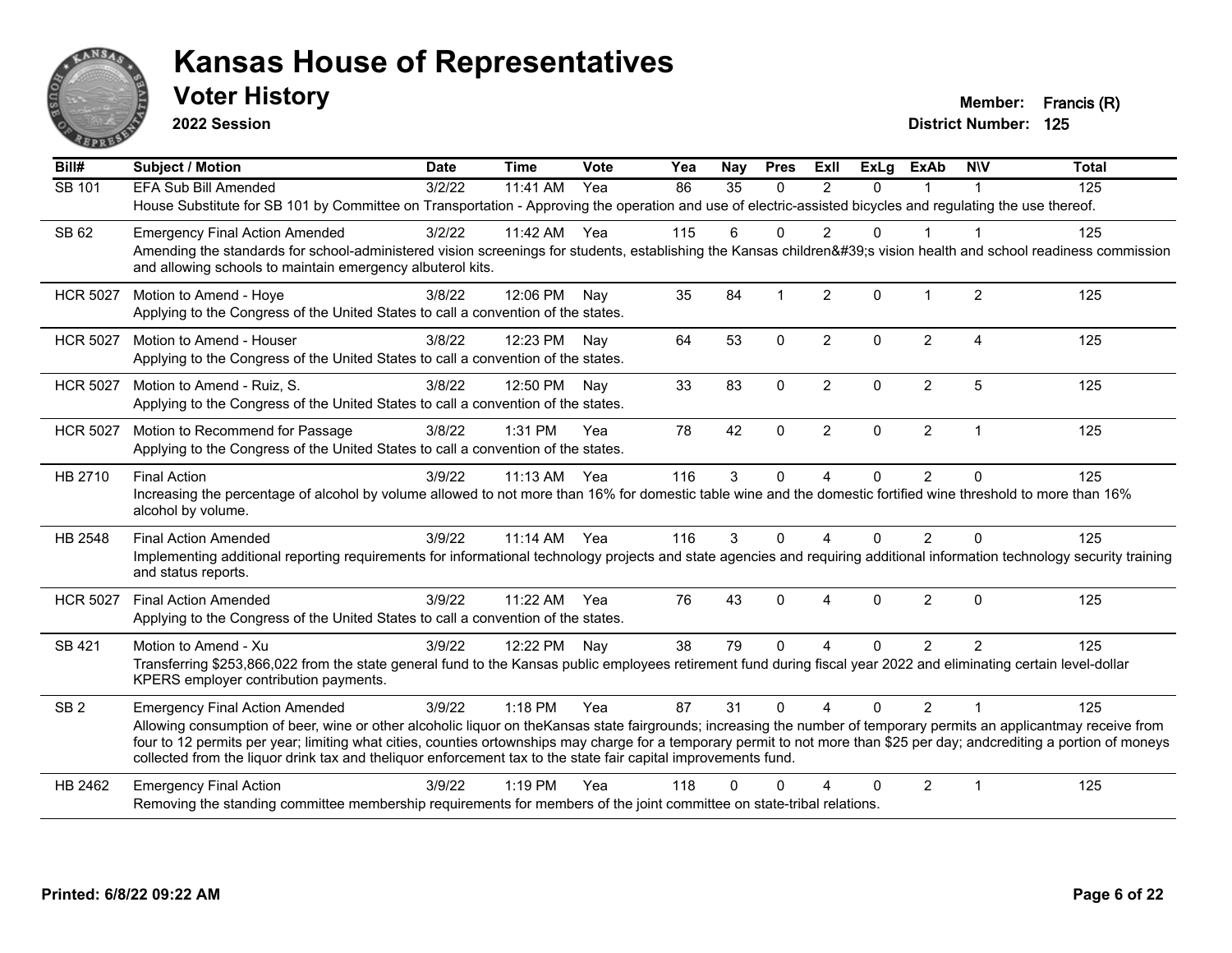

**2022 Session**

| Bill#           | <b>Subject / Motion</b>                                                                                                                                                                                                                                                                                                                                                                                                                                                                                                                                                                                               | <b>Date</b> | <b>Time</b>  | Vote  | Yea | <b>Nav</b>     | <b>Pres</b>  | ExIl                   | <b>ExLg</b>  | <b>ExAb</b>    | N/V          | <b>Total</b> |
|-----------------|-----------------------------------------------------------------------------------------------------------------------------------------------------------------------------------------------------------------------------------------------------------------------------------------------------------------------------------------------------------------------------------------------------------------------------------------------------------------------------------------------------------------------------------------------------------------------------------------------------------------------|-------------|--------------|-------|-----|----------------|--------------|------------------------|--------------|----------------|--------------|--------------|
| <b>SB 421</b>   | <b>Emergency Final Action Amended</b><br>Transferring \$1,000,000,000 from the state general fund to the Kansas public employees retirement fund during fiscal year 2022 and eliminating certain level-dollar<br>KPERS employer contribution payments.                                                                                                                                                                                                                                                                                                                                                                | 3/9/22      | 1:20 PM      | Yea   | 113 | $\overline{5}$ | $\Omega$     | $\boldsymbol{\Lambda}$ | $\Omega$     | $\mathcal{P}$  | 1            | 125          |
| <b>SB 286</b>   | EFA Sub Bill Amended<br>House Substitute for Substitute for SB 286 - Continuing the governmental response to the COVID-19 pandemic in Kansas by extending the expanded use of<br>telemedicine, the suspension of certain requirements related to medical care facilities and immunity from civil liability for certain healthcare providers, certain persons<br>conducting business in this state and covered facilities for COVID-19 claims until January 20, 2023, creating the crime of interference with the conduct of a hospital and<br>increasing the criminal penalties for battery of a healthcare provider. | 3/9/22      | 1:23 PM      | Yea   | 102 | 17             | $\Omega$     | $\Delta$               | $\Omega$     | $\overline{2}$ | $\Omega$     | 125          |
| HB 2466         | <b>EFA Sub Bill</b><br>Substitute for HB 2466 by Committee on Education - Establishing the promoting advancement in computing knowledge act to increase the availability of computer<br>science education in Kansas schools.                                                                                                                                                                                                                                                                                                                                                                                          | 3/9/22      | $1:24$ PM    | Yea   | 115 | 4              | $\mathbf{0}$ | $\overline{A}$         | $\Omega$     | $\overline{2}$ | $\mathbf{0}$ | 125          |
| HB 2541         | <b>Final Action</b><br>Crediting docket fees to the state general fund instead of the judicial branch docket fee fund; crediting marriage license fees and drivers'; license reinstatement fees to<br>the state general fund instead of the judicial branch nonjudicial salary adjustment fund.                                                                                                                                                                                                                                                                                                                       | 3/16/22     | 11:15 AM Yea |       | 111 | 12             | $\mathbf{0}$ | $\overline{2}$         | $\Omega$     | $\Omega$       | $\Omega$     | 125          |
| HB 2582         | <b>Final Action Amended</b><br>Directing the Kansas department for children and families to share certain information with investigating law enforcement agencies.                                                                                                                                                                                                                                                                                                                                                                                                                                                    | 3/16/22     | 11:16 AM     | - Yea | 122 | $\overline{1}$ | $\Omega$     | 2                      | $\Omega$     | $\Omega$       | $\mathbf{0}$ | 125          |
| HB 2674         | <b>Final Action Amended</b><br>Requiring a forfeiture of an appearance bond to be set aside in certain circumstances.                                                                                                                                                                                                                                                                                                                                                                                                                                                                                                 | 3/16/22     | 11:17 AM     | Yea   | 121 | 2              | $\mathbf{0}$ | 2                      | $\Omega$     | $\Omega$       | $\Omega$     | 125          |
| HB 2676         | <b>Final Action Amended</b><br>Authorizing counties to create a code inspection and enforcement fund and expanding the scope of the equipment reserve fund to include other computer and electronic<br>technologies.                                                                                                                                                                                                                                                                                                                                                                                                  | 3/16/22     | 11:18 AM Yea |       | 112 | 11             | $\Omega$     | $\overline{2}$         | $\Omega$     | $\Omega$       | $\Omega$     | 125          |
| <b>HCR 5032</b> | <b>Final Action</b><br>Honoring Ukrainians fighting against the Russian invasion.                                                                                                                                                                                                                                                                                                                                                                                                                                                                                                                                     | 3/16/22     | 11:20 AM     | Yea   | 119 | 4              | $\Omega$     | $\overline{2}$         | $\mathbf{0}$ | $\Omega$       | $\Omega$     | 125          |
| HB 2528         | <b>Final Action Amended</b><br>Removing inflatable devices that are owned and operated by a nonprofit organization from the requirements of the Kansas amusement ride act.                                                                                                                                                                                                                                                                                                                                                                                                                                            | 3/17/22     | 11:21 AM     | Yea   | 86  | 34             | $\Omega$     | $\boldsymbol{\Lambda}$ | $\Omega$     | $\Omega$       | $\mathbf 1$  | 125          |
| SB 335          | <b>Final Action</b><br>Exempting certain business entities that provide health insurance in the state but are not subject to the jurisdiction of the commissioner of insurance from payment of the<br>annual premium tax.                                                                                                                                                                                                                                                                                                                                                                                             | 3/17/22     | 11:22 AM     | Yea   | 120 | $\mathbf{0}$   | $\Omega$     | $\Delta$               | $\Omega$     | $\Omega$       | $\mathbf 1$  | 125          |
| SB 348          | <b>Final Action Amended</b><br>Exempting the practice of threading from the practice of cosmetology.                                                                                                                                                                                                                                                                                                                                                                                                                                                                                                                  | 3/17/22     | 11:23 AM     | Yea   | 110 | 10             | $\mathbf{0}$ | $\overline{4}$         | $\Omega$     | $\Omega$       | $\mathbf{1}$ | 125          |
| SB 392          | <b>Final Action</b><br>Terminating the transfer of remaining unencumbered moneys in the securities act fee fund exceeding \$50,000 to the state general fund.                                                                                                                                                                                                                                                                                                                                                                                                                                                         | 3/17/22     | 11:24 AM     | Yea   | 120 | 0              | 0            | Δ                      | $\Omega$     | 0              | 1            | 125          |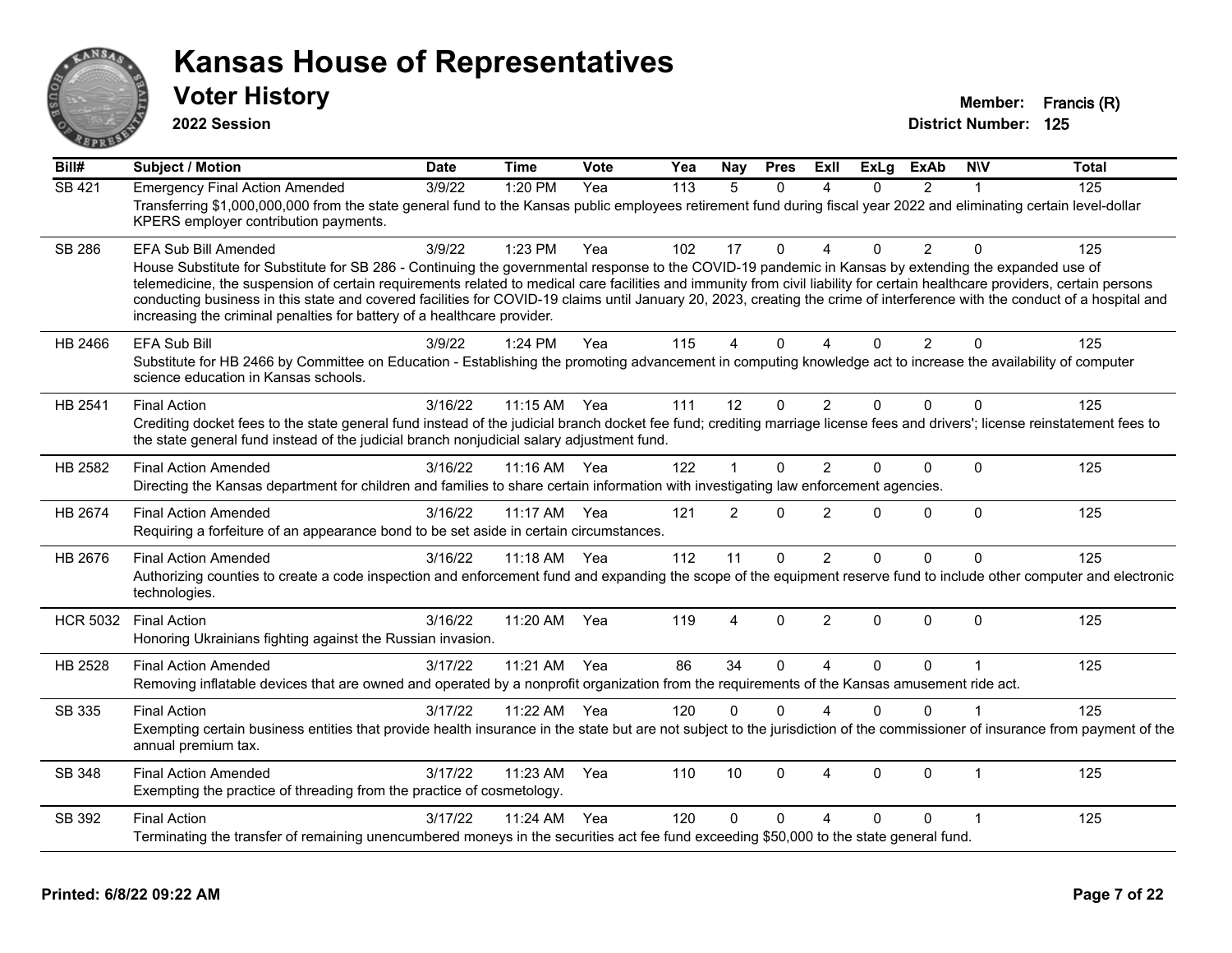

**2022 Session**

| Bill#         | <b>Subject / Motion</b>                                                                                                                                                                                                                                                                                                                               | <b>Date</b> | <b>Time</b> | Vote | Yea | Nay            | <b>Pres</b>  | <b>Exll</b>            | <b>ExLg</b> | <b>ExAb</b>    | <b>NIV</b> | <b>Total</b> |
|---------------|-------------------------------------------------------------------------------------------------------------------------------------------------------------------------------------------------------------------------------------------------------------------------------------------------------------------------------------------------------|-------------|-------------|------|-----|----------------|--------------|------------------------|-------------|----------------|------------|--------------|
| HB 2712       | <b>Emergency Final Action</b><br>Establishing the Kansas commission for the United States semiguincentennial.                                                                                                                                                                                                                                         | 3/17/22     | 11:47 AM    | Yea  | 119 | -1             | $\mathbf{0}$ | 4                      | $\Omega$    | $\Omega$       | 1          | 125          |
| SB 408        | <b>Emergency Final Action Amended</b><br>Increasing the criminal penalties for multiple thefts of mail.                                                                                                                                                                                                                                               | 3/17/22     | 11:48 AM    | Yea  | 117 | 3              | $\Omega$     | $\boldsymbol{\Lambda}$ | $\Omega$    | $\mathbf{0}$   | 1          | 125          |
| SB 400        | <b>EFA Sub Bill</b><br>Substitute for SB 400 by Committee on Financial Institutions and Insurance - Updating certain requirements and conditions relating to the creation, modification and<br>termination of trusts in the Kansas uniform trust code and updating the definition of-áresident trust for tax purposes.                                | 3/17/22     | 11:49 AM    | Yea  | 120 | $\Omega$       | $\Omega$     |                        | 0           | 0              |            | 125          |
| SB 366        | <b>Emergency Final Action Amended</b><br>Specifying that the crime of burglary includes, without authority, entering into or remaining within any locked or secured portion of any dwelling, building or other<br>structure, with intent to commit another crime therein.                                                                             | 3/17/22     | 11:50 AM    | Yea  | 120 | 0              | 0            |                        | 0           | 0              |            | 125          |
| SB 313        | <b>Emergency Final Action Amended</b><br>Designating a portion of United States highway 69 as the Senator Tom R Van Sickle memorial highway.                                                                                                                                                                                                          | 3/21/22     | 3:39 PM     | Yea  | 122 | $\Omega$       | $\Omega$     | 2                      | $\Omega$    | -1             | $\Omega$   | 125          |
| <b>SB 448</b> | <b>Emergency Final Action</b><br>Adopting the national association of insurance commissioner's amendments to the unfair trade practices act excluding commercial property and casualty insurance<br>producers, brokers and insurers from prohibitions on giving rebates as an inducement to sales.                                                    | 3/21/22     | 3:40 PM     | Yea  | 122 | $\Omega$       | $\mathbf{0}$ | $\mathcal{P}$          | $\Omega$    |                | $\Omega$   | 125          |
| SB 300        | <b>EFA Sub Bill</b><br>Substitute for SB 300 by Committee on Judiciary GÇô Amending the Kansas racketeer influenced and corrupt organization act to add a person who has engaged in<br>identity theft or identity fraud to the definition of "covered person" and add identity theft and identity fraud to the definition of "racketeering activity". | 3/21/22     | 3:41 PM     | Yea  | 121 |                | $\Omega$     | $\overline{2}$         | $\Omega$    |                | $\Omega$   | 125          |
| SB 261        | <b>EFA Sub Bill</b><br>Substitute for SB 261 by Committee on Agriculture -- Prohibiting the use of identifiable meat terms on the labels of meat analogs when such labels do not include proper<br>qualifying language to indicate that such products do not contain meat.                                                                            | 3/21/22     | 3:43 PM     | Yea  | 96  | 26             | $\Omega$     | 2                      | U           |                | $\Omega$   | 125          |
| <b>SB 417</b> | <b>Emergency Final Action</b><br>Establishing minimum and maximum permit renewal fees for certain solid waste disposal areas and processing facilities.                                                                                                                                                                                               | 3/21/22     | 3:44 PM     | Yea  | 120 | $\overline{2}$ | $\Omega$     | $\mathfrak{p}$         | $\Omega$    | $\overline{1}$ | $\Omega$   | 125          |
| HB 2644       | <b>Emergency Final Action</b><br>Designating the Sandhill plum as the official state fruit.                                                                                                                                                                                                                                                           | 3/21/22     | 3:46 PM     | Yea  | 115 | 7              | $\Omega$     | $\overline{2}$         | $\Omega$    | $\mathbf{1}$   | $\Omega$   | 125          |
| HB 2447       | <b>EFA Sub Bill</b><br>Permitting testimony to be presented using a two-way electronic audio-video communication device during a preliminary hearing.                                                                                                                                                                                                 | 3/21/22     | 3:47 PM     | Yea  | 120 | $\overline{2}$ | $\mathbf{0}$ | $\overline{2}$         | $\Omega$    | 1              | $\Omega$   | 125          |
| SB 200        | <b>Emergency Final Action Amended</b><br>Expanding the pharmacist's scope of practice to include initiation of therapy for influenza, strep throat or urinary tract infection, pursuant to a statewide protocol adopted<br>by the collaborative drug therapy management advisory committee.                                                           | 3/21/22     | 3:48 PM     | Yea  | 119 | 3              | n            | 2                      |             |                | $\Omega$   | 125          |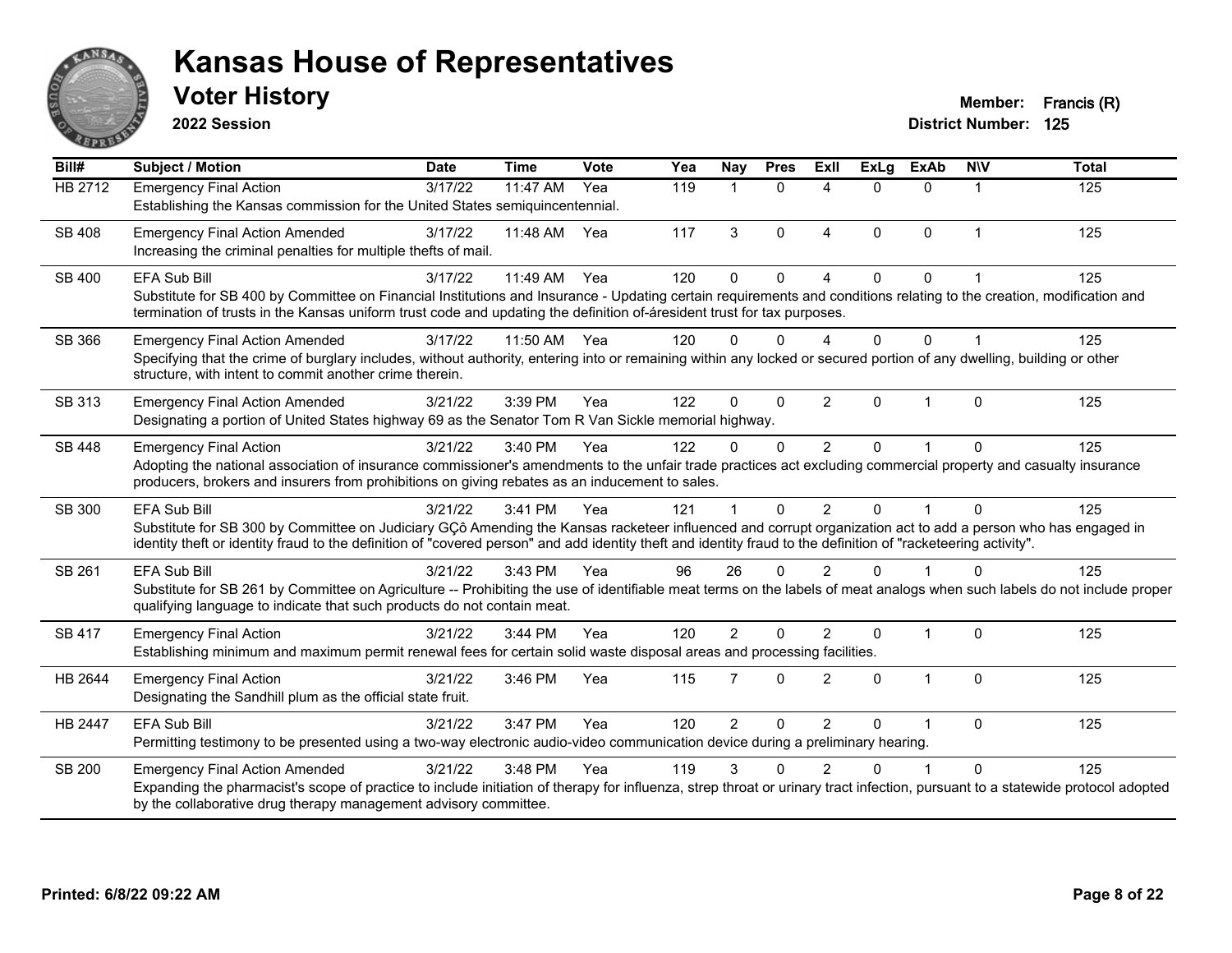

**2022 Session**

| $\overline{Bill#}$ | <b>Subject / Motion</b>                                                                                                                                                                                                                                                                                                                                                                                                                                                                                                                                                                                                                                                      | <b>Date</b> | <b>Time</b> | Vote | Yea              | <b>Nay</b>   | <b>Pres</b> | <b>Exll</b>    | <b>ExLg</b> | <b>ExAb</b>  | <b>NIV</b>   | <b>Total</b> |
|--------------------|------------------------------------------------------------------------------------------------------------------------------------------------------------------------------------------------------------------------------------------------------------------------------------------------------------------------------------------------------------------------------------------------------------------------------------------------------------------------------------------------------------------------------------------------------------------------------------------------------------------------------------------------------------------------------|-------------|-------------|------|------------------|--------------|-------------|----------------|-------------|--------------|--------------|--------------|
| <b>SB 336</b>      | <b>Emergency Final Action</b><br>Updating certain investment limitation requirements to provide increased options for Kansas domiciled life insurance companies investing in equity interests and<br>preferred stock.                                                                                                                                                                                                                                                                                                                                                                                                                                                        | 3/21/22     | 3:49 PM     | Yea  | $\overline{121}$ | $\mathbf{1}$ | $\Omega$    | 2              | $\Omega$    |              | $\mathbf{0}$ | 125          |
| HB 2253            | <b>Emergency Final Action Amended</b><br>Updating certain provisions of the prescription monitoring program act relating to program data, storage and access, increasing the membership of the advisory<br>committee and providing for setup and annual maintenance fees for program data integration.                                                                                                                                                                                                                                                                                                                                                                       | 3/21/22     | 3:50 PM     | Yea  | 121              | $\mathbf 1$  | $\Omega$    | $\overline{2}$ | $\Omega$    | 1            | $\Omega$     | 125          |
| HB 2632            | <b>Emergency Final Action</b><br>Requiring a referral of an alleged victim of child abuse or neglect for a examination as part of an investigation, creating a program in the department of health and<br>environment to provide training and payment and defining child abuse review and evaluation providers, networks, examinations and referrals and child abuse medical<br>resource centers.                                                                                                                                                                                                                                                                            | 3/21/22     | 3:52 PM     | Yea  | 95               | 27           | $\Omega$    | $\overline{2}$ | 0           |              | $\Omega$     | 125          |
| SB 346             | <b>Emergency Final Action Amended</b><br>Allowing for the on-farm retail sale of milk and milk products, authorizing the secretary of agriculture to declare an imminent health hazard, extending certain milk and<br>dairy license fees and establishing certain standards for milk.                                                                                                                                                                                                                                                                                                                                                                                        | 3/21/22     | 3:53 PM     | Yea  | 119              | 3            | $\Omega$    | $\overline{2}$ | 0           |              | $\Omega$     | 125          |
| SB 141             | <b>Emergency Final Action</b><br>Enacting the Kansas uniform directed trust act.                                                                                                                                                                                                                                                                                                                                                                                                                                                                                                                                                                                             | 3/21/22     | 3:54 PM     | Yea  | 122              | 0            | $\Omega$    | $\overline{2}$ | $\Omega$    | $\mathbf{1}$ | $\Omega$     | 125          |
| SB 343             | <b>Emergency Final Action Amended</b><br>Updating the term "hearing impaired"; to "hard of hearing"; in statutes related to persons with hearing loss.                                                                                                                                                                                                                                                                                                                                                                                                                                                                                                                       | 3/21/22     | 3:55 PM     | Yea  | 122              | 0            | $\mathbf 0$ | $\overline{2}$ | $\Omega$    | $\mathbf{1}$ | $\mathbf 0$  | 125          |
| SB 446             | <b>Emergency Final Action Amended</b><br>Designating bridges on U.S. highway 166 and K-66 highway as Veterans Memorial Bridge.                                                                                                                                                                                                                                                                                                                                                                                                                                                                                                                                               | 3/21/22     | 3:56 PM     | Yea  | 122              | 0            | $\Omega$    | $\overline{2}$ | $\Omega$    | $\mathbf{1}$ | $\mathbf 0$  | 125          |
| SB 483             | <b>Emergency Final Action</b><br>Increasing criminal penalties for theft and criminal damage to property involving remote service units such as automated cash dispensing machines and automated<br>teller machines.                                                                                                                                                                                                                                                                                                                                                                                                                                                         | 3/21/22     | 3:57 PM     | Yea  | 122              | 0            | $\Omega$    | 2              | 0           | 1            | $\Omega$     | 125          |
| <b>SB 19</b>       | EFA Sub Bill<br>House Substitute for SB 19 by Committee on Energy, Utilities and Telecommunications - Implementing the 988 suicide prevention and mental health crisis hotline in<br>Kansas.                                                                                                                                                                                                                                                                                                                                                                                                                                                                                 | 3/21/22     | 3:58 PM     | Yea  | 114              | 8            | $\Omega$    | $\overline{2}$ | $\Omega$    |              | $\Omega$     | 125          |
| HB 2600            | <b>Emergency Final Action Amended</b><br>Authorizing the state board of regents on behalf of Emporia state university to sell certain real property in the city of Emporia, Lyon county, Kansas; the university of<br>Kansas to exchange and convey certain real property in Douglas county, Kansas, and to accept certain real property in Douglas county, Kansas, from the Kansas<br>university endowment association; Kansas state university to sell certain real property in Riley county and Cherokee county, Kansas, and Douglas county, Nebraska;<br>and Pittsburg state university to sell certain real property in the city of Pittsburg, Crawford county, Kansas. | 3/21/22     | 4:00 PM     | Yea  | 122              | $\Omega$     | $\Omega$    | $\mathfrak{p}$ | 0           |              | $\Omega$     | 125          |
| SB 215             | <b>Emergency Final Action Amended</b><br>Transferring the authority for postsecondary driver's education programs and driver training schools from the state board of regents to the department of revenue.                                                                                                                                                                                                                                                                                                                                                                                                                                                                  | 3/21/22     | 4:01 PM     | Yea  | 122              | U            |             | $\mathcal{P}$  | 0           |              | $\Omega$     | 125          |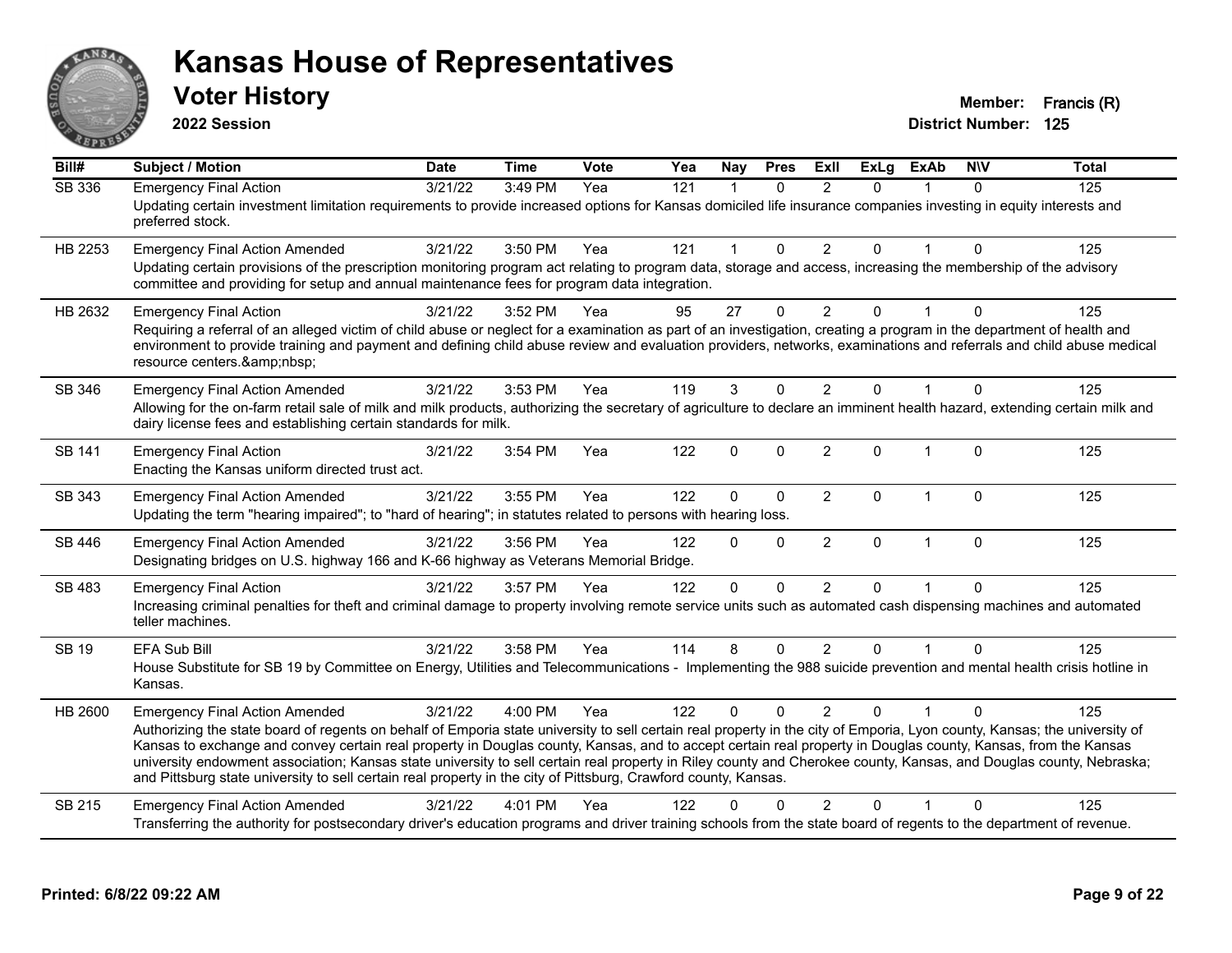

**2022 Session**

| Bill#         | <b>Subject / Motion</b>                                                                                                                                                                                                                                                         | <b>Date</b> | <b>Time</b>  | Vote | Yea | Nay           | <b>Pres</b>  | ExII           | <b>ExLg</b>  | <b>ExAb</b>    | <b>NIV</b>   | <b>Total</b> |
|---------------|---------------------------------------------------------------------------------------------------------------------------------------------------------------------------------------------------------------------------------------------------------------------------------|-------------|--------------|------|-----|---------------|--------------|----------------|--------------|----------------|--------------|--------------|
| <b>SB 28</b>  | <b>EFA Sub Bill</b>                                                                                                                                                                                                                                                             | 3/21/22     | 4:02 PM      | Yea  | 120 | $\mathcal{P}$ | $\Omega$     | $\mathfrak{p}$ | $\Omega$     | $\mathbf{1}$   | $\Omega$     | 125          |
|               | House Substitute for SB 28 by Committee on Insurance and Pensions - Enacting the pharmacy benefits manager licensure act and requiring licensure rather than<br>registration of such entities.                                                                                  |             |              |      |     |               |              |                |              |                |              |              |
| SB 419        | <b>Emergency Final Action</b>                                                                                                                                                                                                                                                   | 3/21/22     | 4:03 PM      | Yea  | 122 | 0             | $\Omega$     | $\overline{2}$ | $\mathbf{0}$ |                | $\Omega$     | 125          |
|               | Allowing certain employees from the department of corrections to attend the Kansas law enforcement training center and including special agents of the department of<br>corrections in the definition of law enforcement officer under the Kansas law enforcement training act. |             |              |      |     |               |              |                |              |                |              |              |
| SB 440        | <b>Emergency Final Action</b>                                                                                                                                                                                                                                                   | 3/21/22     | 4:04 PM      | Yea  | 121 | $\Omega$      | $\mathbf 0$  | 2              | $\Omega$     | $\mathbf{1}$   | $\mathbf{1}$ | 125          |
|               | Establishing when an occupational therapist may treat a patient without referral from a physician and requiring occupational therapists to maintain professional liability<br>insurance.                                                                                        |             |              |      |     |               |              |                |              |                |              |              |
| SB 34         | <b>EFA Sub Bill Amended</b>                                                                                                                                                                                                                                                     | 3/21/22     | 4:06 PM      | Yea  | 88  | 34            | $\Omega$     | $\overline{2}$ | $\Omega$     |                | $\Omega$     | 125          |
|               | Substitute for SB 34 by Committee on Federal and State Affairs - Requiring review of administrative rules and regulations every five years.                                                                                                                                     |             |              |      |     |               |              |                |              |                |              |              |
| SB 453        | <b>Emergency Final Action Amended</b>                                                                                                                                                                                                                                           | 3/21/22     | 4:07 PM      | Yea  | 122 | $\Omega$      | $\Omega$     | $\overline{2}$ | 0            |                | $\mathbf 0$  | 125          |
|               | Requiring adult care home certified aides who take training courses to demonstrate certain skills to successfully complete such training courses and requiring licensed<br>nurses to teach and evaluate such training courses.                                                  |             |              |      |     |               |              |                |              |                |              |              |
| SB 330        | <b>Emergency Final Action</b>                                                                                                                                                                                                                                                   | 3/21/22     | $4:08$ PM    | Yea  | 122 | $\mathbf 0$   | $\Omega$     | 2              | $\Omega$     | $\mathbf{1}$   | $\Omega$     | 125          |
|               | Authorizing the construction of a memorial honoring Kansas gold star families.                                                                                                                                                                                                  |             |              |      |     |               |              |                |              |                |              |              |
| SB 331        | <b>Emergency Final Action Amended</b>                                                                                                                                                                                                                                           | 3/21/22     | 4:09 PM      | Yea  | 121 | $\mathbf{1}$  | $\mathbf 0$  | $\overline{2}$ | $\Omega$     | $\mathbf{1}$   | $\mathbf 0$  | 125          |
|               | Updating the version of risk-based capital instructions in effect.                                                                                                                                                                                                              |             |              |      |     |               |              |                |              |                |              |              |
| SB 451        | <b>Emergency Final Action Amended</b>                                                                                                                                                                                                                                           | 3/21/22     | 4:10 PM      | Yea  | 122 | 0             | $\mathbf{0}$ | $\overline{2}$ | $\Omega$     | $\overline{1}$ | $\mathbf 0$  | 125          |
|               | Requiring an individual to maintain enrollment on a tribal membership roll to receive a free permanent hunting license.                                                                                                                                                         |             |              |      |     |               |              |                |              |                |              |              |
| SB 479        | <b>Emergency Final Action Amended</b>                                                                                                                                                                                                                                           | 3/21/22     | 4:11 PM      | Yea  | 122 | $\mathbf{0}$  | $\Omega$     | $\overline{2}$ | $\Omega$     |                | $\Omega$     | 125          |
|               | Authorizing a permanent memorial commemorating the Kansas suffragist movement to be placed in the state capitol and establishing the Kansas suffragist memorial                                                                                                                 |             |              |      |     |               |              |                |              |                |              |              |
|               | fund.                                                                                                                                                                                                                                                                           |             |              |      |     |               |              |                |              |                |              |              |
| HB 2734       | <b>Emergency Final Action</b>                                                                                                                                                                                                                                                   | 3/21/22     | 4:12 PM      | Yea  | 122 | $\Omega$      | $\Omega$     | 2              | $\Omega$     | $\overline{1}$ | $\Omega$     | 125          |
|               | Reinstating the social worker applicant option for board-approved postgraduate supervised experience and allowing master's and clinical level licensees to take the<br>baccalaureate addiction counselor test.                                                                  |             |              |      |     |               |              |                |              |                |              |              |
| SB 267        | Motion to Amend - Winn                                                                                                                                                                                                                                                          | 3/22/22     | 11:42 AM     | Nay  | 44  | 76            | $\Omega$     | $\overline{1}$ | $\mathbf{0}$ | $\overline{2}$ | 2            | 125          |
|               | Substitute for SB 267 by Committee on Ways and Means - Appropriations for FY 2021, FY 2022, FY 2023 and FY 2024 for various state agencies.                                                                                                                                     |             |              |      |     |               |              |                |              |                |              |              |
| SB 267        | Motion to Amend - Gartner                                                                                                                                                                                                                                                       | 3/22/22     | 12:01 PM Nay |      | 37  | 84            | $\Omega$     |                | $\Omega$     | $\mathcal{P}$  |              | 125          |
|               | Substitute for SB 267 by Committee on Ways and Means - Appropriations for FY 2021, FY 2022, FY 2023 and FY 2024 for various state agencies.                                                                                                                                     |             |              |      |     |               |              |                |              |                |              |              |
| <b>SB 267</b> | Motion to Amend - Helgerson                                                                                                                                                                                                                                                     | 3/22/22     | 12:25 PM     | Nay  | 49  | 72            | $\Omega$     |                | $\Omega$     | $\overline{2}$ |              | 125          |
|               | Substitute for SB 267 by Committee on Ways and Means - Appropriations for FY 2021, FY 2022, FY 2023 and FY 2024 for various state agencies.                                                                                                                                     |             |              |      |     |               |              |                |              |                |              |              |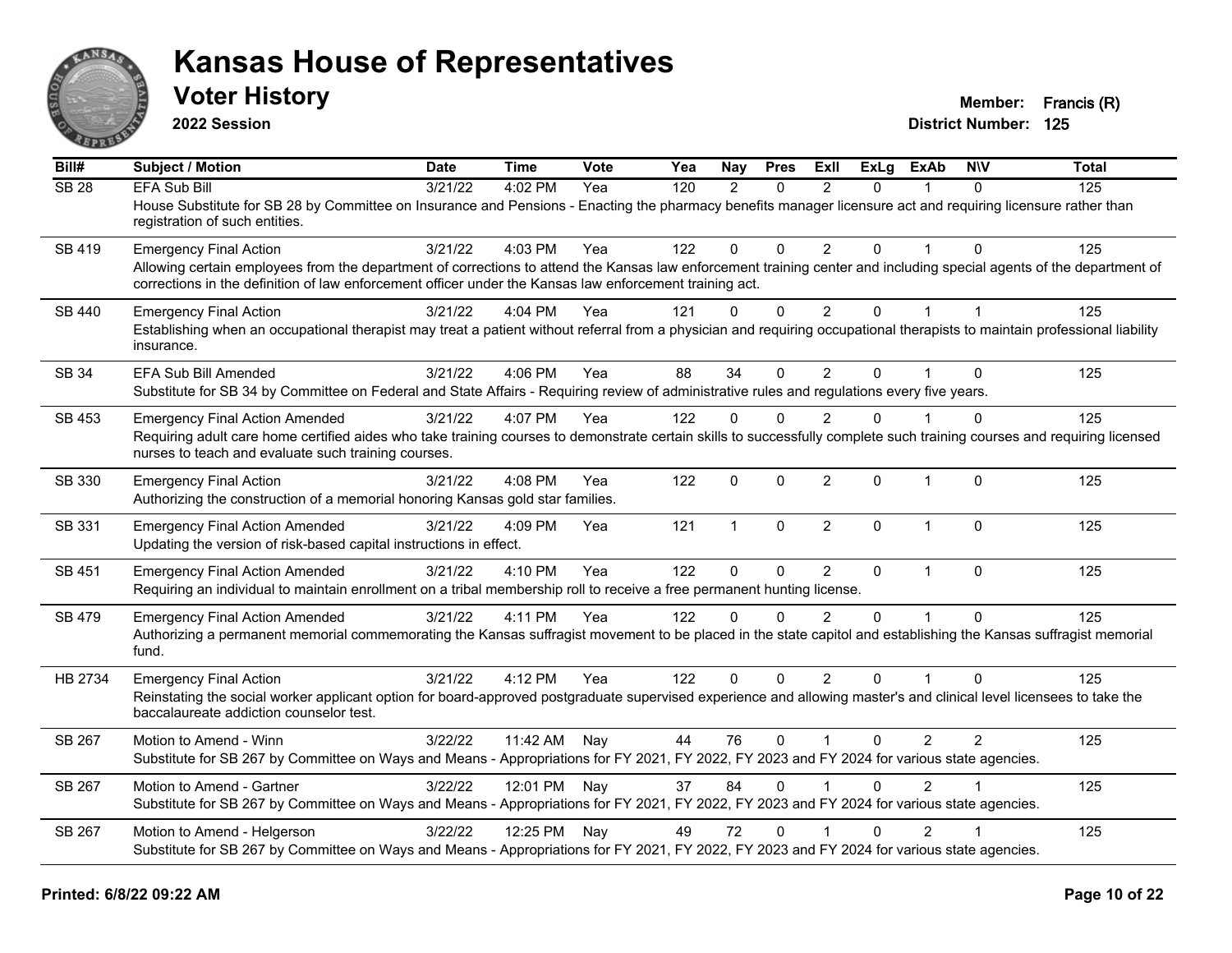

| Bill#   | <b>Subject / Motion</b>                                                                                                                                                                                                                                                                                                                                                                                                                                                                                                                                                                                                                                                                                                                                                                                                                                                                                                                             | <b>Date</b> | <b>Time</b> | Vote | Yea | Nay | <b>Pres</b>  | ExII         | <b>ExLg</b> | <b>ExAb</b>    | <b>NIV</b> | <b>Total</b> |
|---------|-----------------------------------------------------------------------------------------------------------------------------------------------------------------------------------------------------------------------------------------------------------------------------------------------------------------------------------------------------------------------------------------------------------------------------------------------------------------------------------------------------------------------------------------------------------------------------------------------------------------------------------------------------------------------------------------------------------------------------------------------------------------------------------------------------------------------------------------------------------------------------------------------------------------------------------------------------|-------------|-------------|------|-----|-----|--------------|--------------|-------------|----------------|------------|--------------|
| SB 267  | Motion to Amend - Helgerson<br>Substitute for SB 267 by Committee on Ways and Means - Appropriations for FY 2021, FY 2022, FY 2023 and FY 2024 for various state agencies.                                                                                                                                                                                                                                                                                                                                                                                                                                                                                                                                                                                                                                                                                                                                                                          | 3/22/22     | 1:06 PM     | Nay  | 36  | 81  | $\Omega$     | $\mathbf{1}$ | $\Omega$    | $\mathcal{P}$  | 5          | 125          |
| HB 2512 | Motion to Amend - Ousley<br>Substitute for Substitute for HB 2512 by Committee on K-12 Education Budget - Making appropriations for the Kansas state department of education for FY 2022, FY<br>2023 and FY 2024, establishing requirements relating to academic achievement and third-grade literacy, authorizing credits to be earned through alternative educational<br>opportunities, requiring KSHSAA members and employees to report child abuse and neglect, requiring boards of education of school districts to consider district needs<br>assessments and academic assessments when approving district budgets, authorizing part-time enrollment for certain students, establishing an alternative graduation<br>rate calculation for virtual schools, providing virtual school state aid for credit deficient students and amending the age of initial eligibility for the tax credit for low income<br>students scholarship program.    | 3/22/22     | 2:02 PM     | Nay  | 58  | 54  | 0            |              | 0           | $\overline{2}$ | 10         | 125          |
| HB 2512 | Motion to Amend - Hoye<br>Substitute for Substitute for HB 2512 by Committee on K-12 Education Budget - Making appropriations for the Kansas state department of education for FY 2022, FY<br>2023 and FY 2024, establishing requirements relating to academic achievement and third-grade literacy, authorizing credits to be earned through alternative educational<br>opportunities, requiring KSHSAA members and employees to report child abuse and neglect, requiring boards of education of school districts to consider district needs<br>assessments and academic assessments when approving district budgets, authorizing part-time enrollment for certain students, establishing an alternative graduation<br>rate calculation for virtual schools, providing virtual school state aid for credit deficient students and amending the age of initial eligibility for the tax credit for low income<br>students scholarship program.      | 3/22/22     | 2:13 PM     | Nay  | 38  | 81  | 0            |              | 0           | $\overline{2}$ | 3          | 125          |
| HB 2512 | Motion to Amend - Hoye<br>Substitute for Substitute for HB 2512 by Committee on K-12 Education Budget - Making appropriations for the Kansas state department of education for FY 2022, FY<br>2023 and FY 2024, establishing requirements relating to academic achievement and third-grade literacy, authorizing credits to be earned through alternative educational<br>opportunities, requiring KSHSAA members and employees to report child abuse and neglect, requiring boards of education of school districts to consider district needs<br>assessments and academic assessments when approving district budgets, authorizing part-time enrollment for certain students, establishing an alternative graduation<br>rate calculation for virtual schools, providing virtual school state aid for credit deficient students and amending the age of initial eligibility for the tax credit for low income<br>students scholarship program.      | 3/22/22     | 2:18 PM     | Nay  | 44  | 73  | 0            |              | $\Omega$    | 2              | 5          | 125          |
| HB 2512 | Motion to reconsider action<br>Substitute for Substitute for HB 2512 by Committee on K-12 Education Budget - Making appropriations for the Kansas state department of education for FY 2022, FY<br>2023 and FY 2024, establishing requirements relating to academic achievement and third-grade literacy, authorizing credits to be earned through alternative educational<br>opportunities, requiring KSHSAA members and employees to report child abuse and neglect, requiring boards of education of school districts to consider district needs<br>assessments and academic assessments when approving district budgets, authorizing part-time enrollment for certain students, establishing an alternative graduation<br>rate calculation for virtual schools, providing virtual school state aid for credit deficient students and amending the age of initial eligibility for the tax credit for low income<br>students scholarship program. | 3/22/22     | 2:24 PM     | Yea  | 75  | 45  | 0            |              | $\Omega$    | 2              | 2          | 125          |
| HB 2512 | Motion to Amend - Ousley<br>Substitute for Substitute for HB 2512 by Committee on K-12 Education Budget - Making appropriations for the Kansas state department of education for FY 2022, FY<br>2023 and FY 2024, establishing requirements relating to academic achievement and third-grade literacy, authorizing credits to be earned through alternative educational<br>opportunities, requiring KSHSAA members and employees to report child abuse and neglect, requiring boards of education of school districts to consider district needs<br>assessments and academic assessments when approving district budgets, authorizing part-time enrollment for certain students, establishing an alternative graduation<br>rate calculation for virtual schools, providing virtual school state aid for credit deficient students and amending the age of initial eligibility for the tax credit for low income<br>students scholarship program.    | 3/22/22     | 2:30 PM     | Nay  | 50  | 70  | $\mathbf{0}$ | $\mathbf{1}$ | $\Omega$    | $\overline{2}$ | 2          | 125          |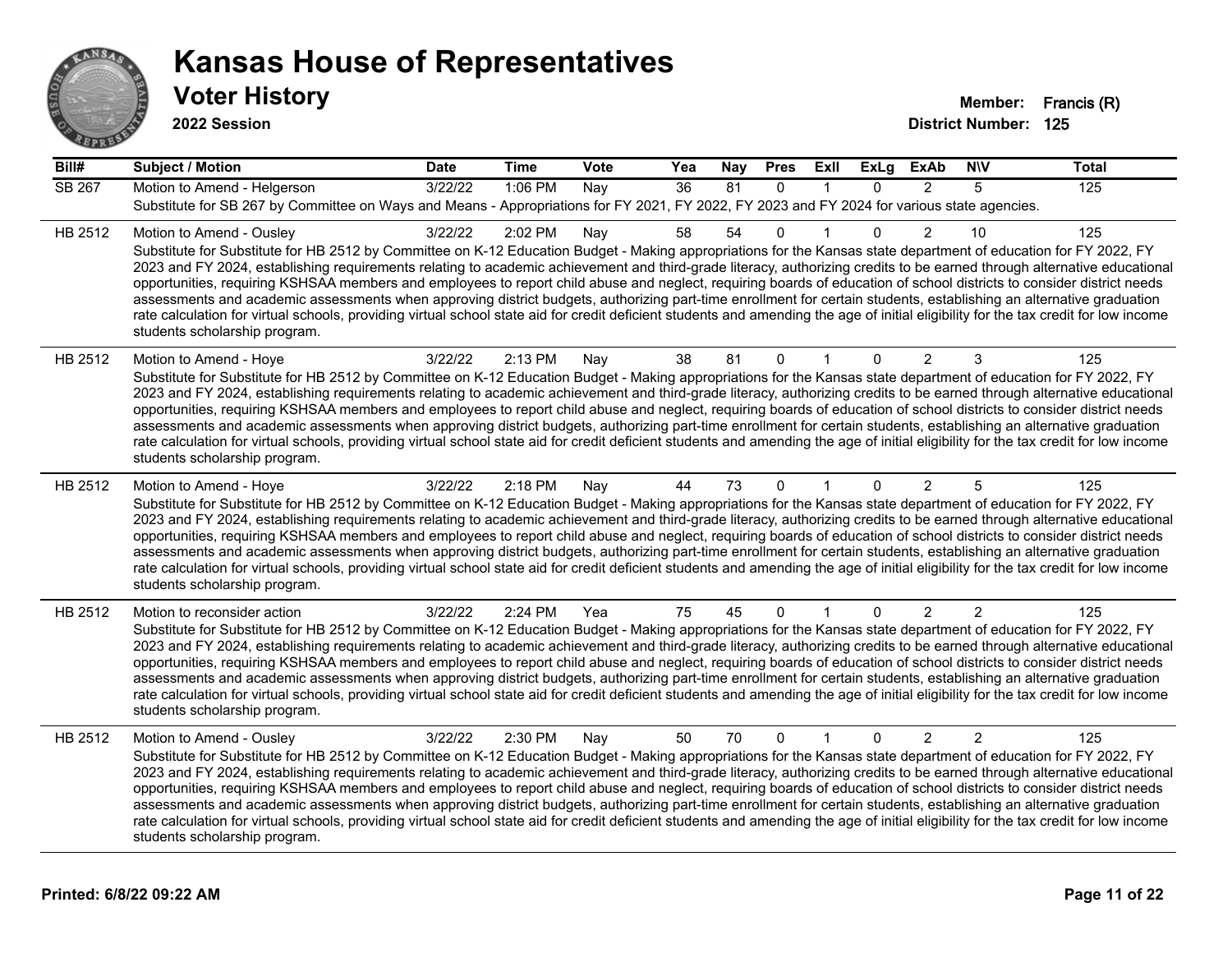

| Bill#   | <b>Subject / Motion</b>                                                                                                                                                                                                                                                                                                                                                                                                                                                                                                                                                                                                                                                                                                                                                                                                                                                                                                                               | Date    | <b>Time</b> | <b>Vote</b> | Yea             | Nay      | <b>Pres</b>  | <b>Exll</b>    | <b>ExLg</b> | <b>ExAb</b>    | <b>NIV</b> | <b>Total</b> |
|---------|-------------------------------------------------------------------------------------------------------------------------------------------------------------------------------------------------------------------------------------------------------------------------------------------------------------------------------------------------------------------------------------------------------------------------------------------------------------------------------------------------------------------------------------------------------------------------------------------------------------------------------------------------------------------------------------------------------------------------------------------------------------------------------------------------------------------------------------------------------------------------------------------------------------------------------------------------------|---------|-------------|-------------|-----------------|----------|--------------|----------------|-------------|----------------|------------|--------------|
| HB 2631 | Motion to Amend - Carmichael<br>Enacting the career technical education credential and transition incentive for employment success act to provide additional state aid for school districts based on<br>students obtaining a credential.                                                                                                                                                                                                                                                                                                                                                                                                                                                                                                                                                                                                                                                                                                              | 3/22/22 | 8:36 PM     | Nay         | $\overline{57}$ | 62       | $\Omega$     | 1              | $\Omega$    | $\overline{2}$ | 3          | 125          |
| HB 2512 | Final Action Sub Bill Amended<br>Substitute for Substitute for HB 2512 by Committee on K-12 Education Budget - Making appropriations for the Kansas state department of education for FY 2022, FY<br>2023 and FY 2024, establishing requirements relating to academic achievement and third-grade literacy, authorizing credits to be earned through alternative educational<br>opportunities, requiring KSHSAA members and employees to report child abuse and neglect, requiring boards of education of school districts to consider district needs<br>assessments and academic assessments when approving district budgets, authorizing part-time enrollment for certain students, establishing an alternative graduation<br>rate calculation for virtual schools, providing virtual school state aid for credit deficient students and amending the age of initial eligibility for the tax credit for low income<br>students scholarship program. | 3/23/22 | 10:24 AM    | Yea         | 76              | 46       | $\Omega$     | $\overline{2}$ | $\Omega$    |                | 0          | 125          |
| HB 2609 | <b>Final Action</b><br>Allowing restricted driver's license holders to drive to and from worship services for any religious organizations at age 15.                                                                                                                                                                                                                                                                                                                                                                                                                                                                                                                                                                                                                                                                                                                                                                                                  | 3/23/22 | 10:25 AM    | Yea         | 95              | 27       | $\mathbf{0}$ | $\overline{2}$ | $\Omega$    | 1              | $\Omega$   | 125          |
| HB 2615 | Final Action Sub Bill Amended<br>Substitute for HB 2615 by Committee on K-12 Education Budget - Allowing K-12 students to transfer to and attend school in any school district in the state.                                                                                                                                                                                                                                                                                                                                                                                                                                                                                                                                                                                                                                                                                                                                                          | 3/23/22 | 10:27 AM    | Yea         | 63              | 59       | $\Omega$     | 2              | $\Omega$    | $\mathbf{1}$   | $\Omega$   | 125          |
| HB 2631 | <b>Final Action Amended</b><br>Enacting the career technical education credential and transition incentive for employment success act to provide additional state aid for school districts based on<br>students obtaining a credential.                                                                                                                                                                                                                                                                                                                                                                                                                                                                                                                                                                                                                                                                                                               | 3/23/22 | 10:28 AM    | Yea         | 122             | $\Omega$ | $\mathbf 0$  | 2              | $\Omega$    |                | $\Omega$   | 125          |
| HB 2717 | <b>Final Action Amended</b><br>Prohibiting any municipality from preventing the enforcement of federal immigration laws, requiring municipal law enforcement agencies to provide written notice to each<br>law enforcement officer of the officer's duty to cooperate with state and federal agencies in the enforcement of immigration laws and requiring any municipal<br>identification card to state on its face that it is not valid for state identification.                                                                                                                                                                                                                                                                                                                                                                                                                                                                                   | 3/23/22 | 10:30 AM    | Yea         | 84              | 38       | $\Omega$     | $\overline{2}$ | $\Omega$    | 1              | $\Omega$   | 125          |
| HB 2737 | <b>Final Action Sub Bill</b><br>Substitute for HB 2737 by Committee on Redistricting - Proposing state representative redistricting plan free state 3f.                                                                                                                                                                                                                                                                                                                                                                                                                                                                                                                                                                                                                                                                                                                                                                                               | 3/23/22 | 10:32 AM    | Yea         | 112             | 10       | $\Omega$     | $\overline{2}$ | $\Omega$    | $\mathbf{1}$   | $\Omega$   | 125          |
| SB 161  | <b>Final Action Amended</b><br>Providing for the use of personal package delivery devices on sidewalks and crosswalks, exempting such devices from motor vehicle regulation and limiting additional<br>municipal regulation.                                                                                                                                                                                                                                                                                                                                                                                                                                                                                                                                                                                                                                                                                                                          | 3/23/22 | 10:34 AM    | Yea         | 75              | 47       | $\Omega$     | $\mathcal{P}$  | $\Omega$    |                | $\Omega$   | 125          |
| SB 199  | <b>Final Action Amended</b><br>Providing for short-term, limited-duration health plans.                                                                                                                                                                                                                                                                                                                                                                                                                                                                                                                                                                                                                                                                                                                                                                                                                                                               | 3/23/22 | 10:35 AM    | Yea         | 73              | 49       | 0            | $\overline{2}$ | $\Omega$    | $\mathbf{1}$   | $\Omega$   | 125          |
| SB 267  | Final Action Sub Bill Amended<br>House Substitute for Substitute for SB 267 by Committee on Appropriations - Appropriations for FY 2022, FY 2023, FY 2024, and FY 2025 for various state agencies                                                                                                                                                                                                                                                                                                                                                                                                                                                                                                                                                                                                                                                                                                                                                     | 3/23/22 | 10:38 AM    | Yea         | 73              | 49       | $\Omega$     | 2              | $\Omega$    | $\mathbf{1}$   | $\Omega$   | 125          |
| SB 367  | <b>Final Action</b><br>Requiring officers to file copies of receipts with the court when property is seized under a search warrant and providing requirements and procedures for destruction or<br>disposition of dangerous drugs and return or disposition of weapons.                                                                                                                                                                                                                                                                                                                                                                                                                                                                                                                                                                                                                                                                               | 3/23/22 | 10:39 AM    | Yea         | 122             | $\Omega$ | $\Omega$     | $\overline{2}$ | $\Omega$    | 1              | $\Omega$   | 125          |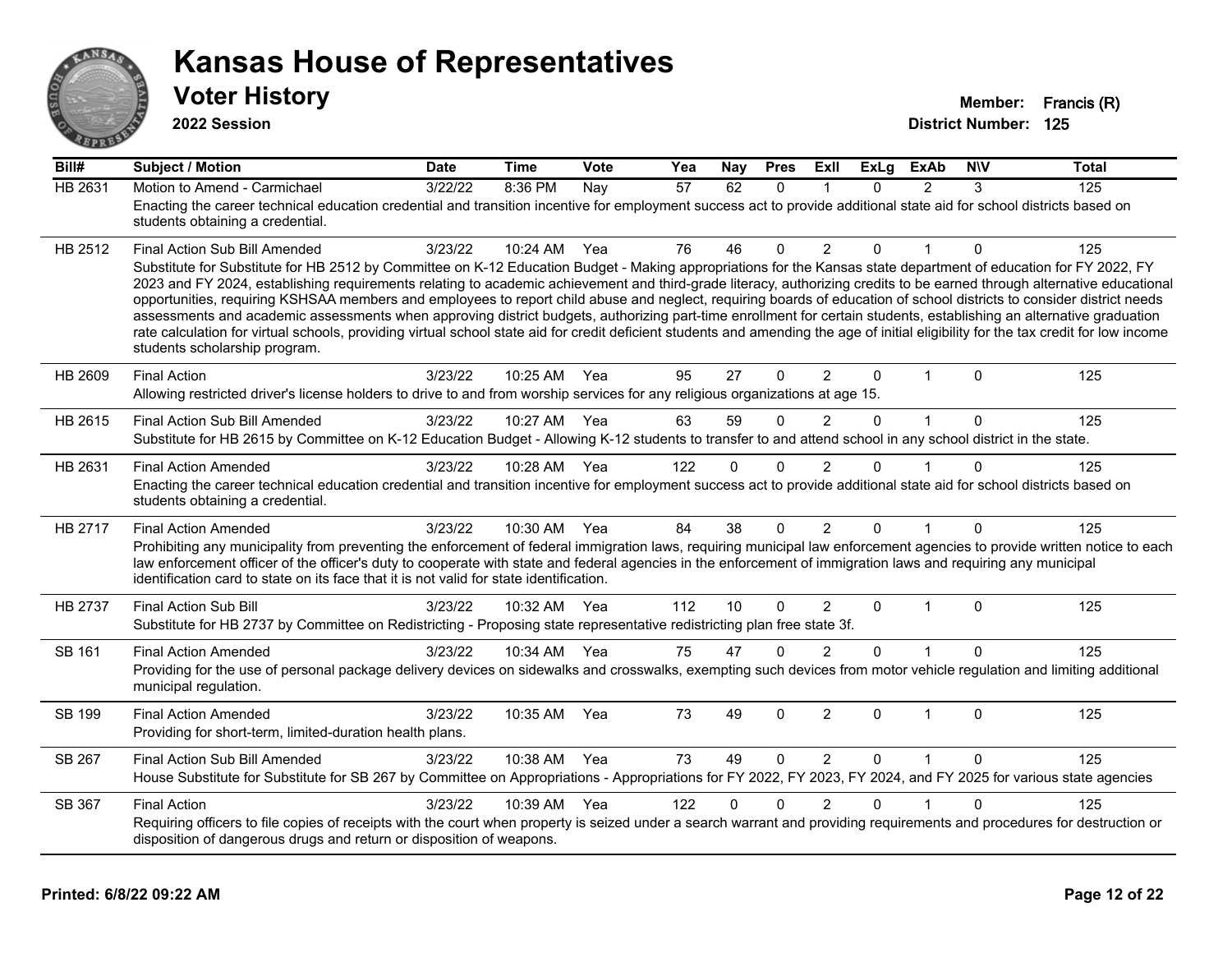

**2022 Session**

| Bill#         | <b>Subject / Motion</b>                                                                                                                                                                                                                                                                                                                                                                                                                                                                                        | <b>Date</b> | <b>Time</b>  | Vote | Yea | Nay      | <b>Pres</b>    | ExII           | <b>ExLg</b> | <b>ExAb</b>    | <b>NIV</b>   | <b>Total</b> |
|---------------|----------------------------------------------------------------------------------------------------------------------------------------------------------------------------------------------------------------------------------------------------------------------------------------------------------------------------------------------------------------------------------------------------------------------------------------------------------------------------------------------------------------|-------------|--------------|------|-----|----------|----------------|----------------|-------------|----------------|--------------|--------------|
| <b>SB 493</b> | <b>Final Action Amended</b><br>Prohibiting cities and counties from regulating plastic and other containers designed for the consumption, transportation or protection of merchandise, food or<br>beverages.                                                                                                                                                                                                                                                                                                   | 3/23/22     | 10:40 AM     | Yea  | 74  | 48       | $\Omega$       | $\mathfrak{p}$ | $\Omega$    |                | $\Omega$     | 125          |
| HB 2231       | <b>Motion to Concur</b><br>Amending the definition of the crime of conducting a pyramid promotional scheme, providing for an exemption and defining key terms.                                                                                                                                                                                                                                                                                                                                                 | 3/23/22     | 10:43 AM     | Yea  | 118 | 3        | 1              | $\overline{2}$ | 0           |                | $\mathbf{0}$ | 125          |
| SB 506        | <b>Emergency Final Action</b><br>Providing for the north central Kansas down syndrome society distinctive license plate.                                                                                                                                                                                                                                                                                                                                                                                       | 3/23/22     | 12:48 PM     | Yea  | 117 | 5        | $\Omega$       | 2              | 0           |                | $\mathbf{0}$ | 125          |
| SB 434        | <b>Emergency Final Action</b><br>Creating exemptions in the open records act for records that contain captured license plate data or that pertain to the location of an automated license plate recognition<br>system.                                                                                                                                                                                                                                                                                         | 3/23/22     | 12:49 PM     | Yea  | 122 | 0        | 0              | $\overline{2}$ | 0           |                | $\mathbf 0$  | 125          |
| HB 2340       | <b>Emergency Final Action Amended</b><br>Increasing the minimum age to 21 to purchase or possess cigarettes and tobacco products.                                                                                                                                                                                                                                                                                                                                                                              | 3/23/22     | 12:50 PM     | Yea  | 79  | 43       | $\pmb{0}$      | $\overline{2}$ | 0           | $\overline{1}$ | $\Omega$     | 125          |
| HB 2492       | <b>Emergency Final Action Amended</b><br>Submitting claims against the state by the joint committee on special claims against the state.                                                                                                                                                                                                                                                                                                                                                                       | 3/23/22     | 12:52 PM     | Yea  | 116 | 6        | $\mathbf 0$    | $\overline{2}$ | 0           | $\mathbf{1}$   | $\mathbf{0}$ | 125          |
| <b>SB 12</b>  | <b>Emergency Final Action Amended</b><br>Requiring the Kansas department for children and families to implement performance-based contracts.                                                                                                                                                                                                                                                                                                                                                                   | 3/23/22     | 12:53 PM     | Yea  | 117 | 5        | $\mathbf 0$    | 2              | $\Omega$    | $\mathbf{1}$   | $\mathbf{0}$ | 125          |
| HB 2502       | <b>Emergency Final Action Amended</b><br>Authorizing retail liquor stores to sell and deliver alcoholic liquor and cereal malt beverages to a caterer, public venue, club or drinking establishment located in any<br>county.                                                                                                                                                                                                                                                                                  | 3/23/22     | 12:54 PM Yea |      | 112 | 10       | $\mathbf{0}$   | $\overline{2}$ | $\Omega$    |                | $\Omega$     | 125          |
| HB 2716       | <b>Emergency Final Action</b><br>Concerning the authorization of educational benefits for spouses and dependents of deceased, injured or disabled public safety officers and employees and certain<br>deceased, injured or disabled military personnel and prisoners of war; definitions; increasing the limitation on reimbursements to Kansas educational institutions.                                                                                                                                      | 3/23/22     | 12:55 PM     | Yea  | 122 | $\Omega$ | $\Omega$       | $\overline{2}$ | 0           |                | $\Omega$     | 125          |
| HB 2495       | <b>Emergency Final Action Amended</b><br>Prohibiting the disclosure of personal information about a person's affiliation with an entity that is exempt from federal income taxation under section 501(c) of the<br>federal internal revenue code.                                                                                                                                                                                                                                                              | 3/23/22     | 12:56 PM Yea |      | 107 | 13       | $\overline{2}$ | $\mathfrak{p}$ | $\Omega$    |                | $\Omega$     | 125          |
| SB 150        | <b>Emergency Final Action Amended</b><br>Defining and prohibiting certain deceptive lawsuit advertising practices and restricting the use or disclosure of protected health information to solicit individuals for legal<br>services.                                                                                                                                                                                                                                                                          | 3/23/22     | 12:59 PM     | Yea  | 75  | 47       | $\mathbf{0}$   | $\overline{2}$ | 0           |                | $\Omega$     | 125          |
| SB 450        | <b>Emergency Final Action</b><br>Sub for SB 450 by Committee on Financial Institutions and Insurance: Eliminating the crediting to the Kansas public employees retirement fund of 80% of the proceeds<br>from the sale of surplus real estate, authorizing state educational institutions to sell and convey real property given to such state educational institutions as an<br>endowment, bequest or gift and authorizing the state board of regents to adopt policies relating to such sale and conveyance. | 3/23/22     | 1:00 PM      | Yea  | 117 | 5        | $\mathbf{0}$   | $\overline{2}$ | $\Omega$    |                | $\Omega$     | 125          |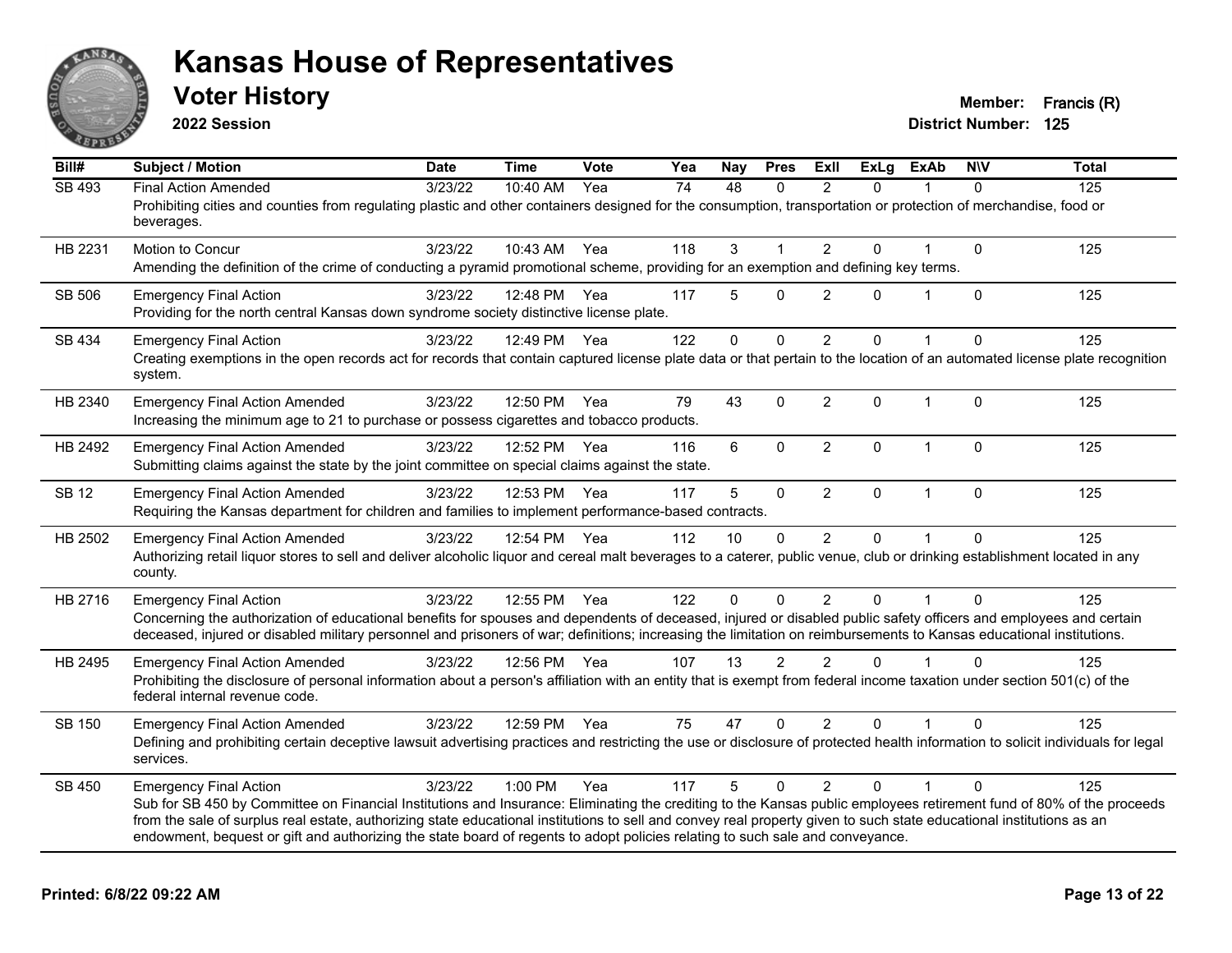

**2022 Session**

| Bill#          | <b>Subject / Motion</b>                                                                                                                                                                                                                                                                                                  | <b>Date</b> | <b>Time</b>  | Vote | Yea | Nay            | <b>Pres</b>  | ExII           | <b>ExLg</b> | <b>ExAb</b>    | <b>NIV</b>     | <b>Total</b> |
|----------------|--------------------------------------------------------------------------------------------------------------------------------------------------------------------------------------------------------------------------------------------------------------------------------------------------------------------------|-------------|--------------|------|-----|----------------|--------------|----------------|-------------|----------------|----------------|--------------|
| <b>HB 2504</b> | <b>Emergency Final Action Sub Bill</b>                                                                                                                                                                                                                                                                                   | 3/23/22     | 1:01 PM      | Yea  | 122 | $\Omega$       | $\Omega$     | $\mathfrak{p}$ | $\Omega$    |                | $\Omega$       | 125          |
|                | Substitute for HB 2504 by Committee on Transportation - Allowing the printing of the international symbol of access for disabled veteran distinctive license plates and<br>certain parking privileges for disabled veterans who meet certain physical disability definitions.                                            |             |              |      |     |                |              |                |             |                |                |              |
|                |                                                                                                                                                                                                                                                                                                                          |             |              |      |     |                |              |                |             |                |                |              |
| SB 405         | <b>Emergency Final Action Amended</b>                                                                                                                                                                                                                                                                                    | 3/23/22     | 1:02 PM      | Yea  | 122 | 0              | $\Omega$     | $\overline{2}$ | $\Omega$    | 1              | $\Omega$       | 125          |
|                | Authorizing the state historical society to convey certain real property to the Shawnee Tribe.                                                                                                                                                                                                                           |             |              |      |     |                |              |                |             |                |                |              |
| <b>HB 2697</b> | <b>Emergency Final Action Amended</b>                                                                                                                                                                                                                                                                                    | 3/23/22     | 1:02 PM      | Yea  | 122 | $\mathbf 0$    | $\Omega$     | $\overline{2}$ | $\Omega$    | 1              | $\Omega$       | 125          |
|                | Making changes to the process for evaluating and treating people who are undergoing evaluation for competency to stand trial and allowing such evaluation and<br>treatment at various facilities.                                                                                                                        |             |              |      |     |                |              |                |             |                |                |              |
| HB 2596        | <b>Emergency Final Action Amended</b>                                                                                                                                                                                                                                                                                    | 3/23/22     | 1:03 PM      | Yea  | 122 | $\mathbf{0}$   | $\mathbf{0}$ | $\overline{2}$ | $\Omega$    |                | $\mathbf{0}$   | 125          |
|                | Authorizing the board of education of a school district to contract with transportation network companies to provide certain transportation services.                                                                                                                                                                    |             |              |      |     |                |              |                |             |                |                |              |
| SB 563         | <b>EFA Sub Bill Amended</b>                                                                                                                                                                                                                                                                                              | 3/23/22     | 1:36 PM      | Yea  | 112 | 9              | $\Omega$     | $\overline{2}$ | $\Omega$    | $\overline{2}$ | $\Omega$       | 125          |
|                | Substitute for SB 563 by Committee on Redistricting - Proposing state senatorial redistricting plan liberty three.                                                                                                                                                                                                       |             |              |      |     |                |              |                |             |                |                |              |
| HB 2458        | Motion to Concur                                                                                                                                                                                                                                                                                                         | 3/29/22     | 10:43 AM     | Yea  | 121 | $\Omega$       | $\Omega$     | 2              | $\Omega$    | 2              | $\Omega$       | 125          |
|                | Senate Substitute for HB 2458 by Committee on Transportation - Limiting the liability of optometrists and ophthalmologists who report information to the division of<br>vehicles relating to a person's vision.                                                                                                          |             |              |      |     |                |              |                |             |                |                |              |
| HB 2228        | Motion to Concur                                                                                                                                                                                                                                                                                                         | 3/29/22     | 10:46 AM Yea |      | 121 | 0              | 0            | $\overline{2}$ | 0           | $\overline{2}$ | $\Omega$       | 125          |
|                | Requiring law enforcement agencies to adopt a policy regarding submission of sexual assault evidence kits and allowing evidence collection at child advocacy centers<br>or other facilities.                                                                                                                             |             |              |      |     |                |              |                |             |                |                |              |
| HB 2075        | Mot to Concur in Conference                                                                                                                                                                                                                                                                                              | 3/29/22     | 10:49 AM     | Yea  | 121 | $\mathbf{0}$   | $\Omega$     | 2              | 0           | $\overline{2}$ | $\Omega$       | 125          |
|                | Allowing venue for an adoption when the state is the agency to be where the state agency or its subcontracting agency has an office.                                                                                                                                                                                     |             |              |      |     |                |              |                |             |                |                |              |
| HB 2537        | Mot to Concur in Conference                                                                                                                                                                                                                                                                                              | 3/29/22     | 10:51 AM     | Yea  | 121 | $\Omega$       | $\Omega$     | $\mathfrak{p}$ | $\Omega$    | $\mathcal{P}$  | $\Omega$       | 125          |
|                | Requiring the insurance department to hold a hearing in cases involving an order under the Kansas administrative procedure act.                                                                                                                                                                                          |             |              |      |     |                |              |                |             |                |                |              |
| HB 2605        | Motion to Concur                                                                                                                                                                                                                                                                                                         | 3/29/22     | 10:54 AM     | Yea  | 119 | $\overline{c}$ | 0            | $\overline{2}$ | 0           | $\overline{2}$ | $\mathbf 0$    | 125          |
|                | Increasing the rural population requirement maximum for the veterinary training program for rural Kansas and creating a food animal percentage requirement that may<br>be fulfilled in lieu thereof.                                                                                                                     |             |              |      |     |                |              |                |             |                |                |              |
| HB 2607        | Mot to Concur in Conference                                                                                                                                                                                                                                                                                              | 3/30/22     | 11:33 AM     | Yea  | 123 | $\mathbf{0}$   | $\Omega$     |                | $\Omega$    | $\Omega$       |                | 125          |
|                | Clarifying the time limitations for habeas corpus claims, requiring earlier notice of anticipated release from custody of a person who may be a sexually violent predator to<br>the attorney general and a multidisciplinary team and specifying where such person will be detained during civil commitment proceedings. |             |              |      |     |                |              |                |             |                |                |              |
| HB 2564        | Mot to Concur in Conference                                                                                                                                                                                                                                                                                              | 3/30/22     | 11:35 AM     | Yea  | 123 | $\mathbf{0}$   | $\Omega$     |                | $\Omega$    | $\Omega$       | $\overline{1}$ | 125          |
|                | Updating the version of risk-based capital instructions in effect.                                                                                                                                                                                                                                                       |             |              |      |     |                |              |                |             |                |                |              |
| HB 2386        | <b>Motion to Concur</b>                                                                                                                                                                                                                                                                                                  | 3/30/22     | 11:38 AM     | Yea  | 120 | 3              | $\Omega$     | -1             | 0           | $\mathbf 0$    | $\mathbf{1}$   | 125          |
|                | Establishing requirements for the payment and reimbursement of dental services by a dental benefit plan.                                                                                                                                                                                                                 |             |              |      |     |                |              |                |             |                |                |              |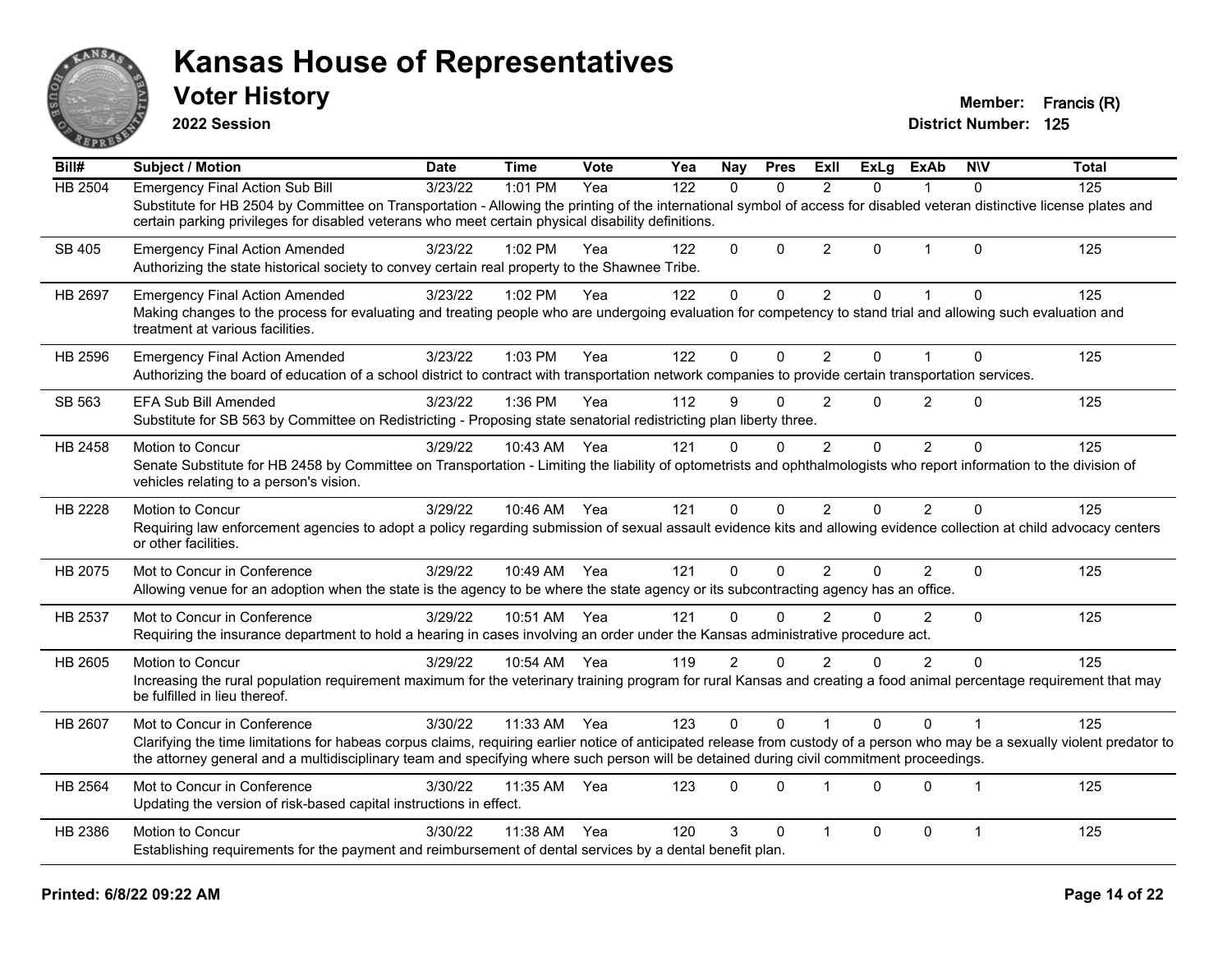

**2022 Session**

| Bill#   | <b>Subject / Motion</b>                                                                                                                                                                                                                                                                                                                                                                                                                                                                                                                                                                                                 | <b>Date</b> | <b>Time</b> | Vote | Yea | Nay         | <b>Pres</b>  | <b>ExII</b>             | <b>ExLg</b>    | <b>ExAb</b>    | <b>NIV</b>    | <b>Total</b> |
|---------|-------------------------------------------------------------------------------------------------------------------------------------------------------------------------------------------------------------------------------------------------------------------------------------------------------------------------------------------------------------------------------------------------------------------------------------------------------------------------------------------------------------------------------------------------------------------------------------------------------------------------|-------------|-------------|------|-----|-------------|--------------|-------------------------|----------------|----------------|---------------|--------------|
| SB62    | Motion to adopt CCR<br>Amending the standards for school-administered vision screenings for students, establishing the Kansas children's vision health and school readiness commission and<br>relating to the powers and duties of the Kansas commission for the deaf and hard of hearing with regard to registration of interpreters, communication access services<br>guidelines and adoption of rules and regulations.                                                                                                                                                                                               | 3/30/22     | 11:40 AM    | Yea  | 121 | 3           | $\Omega$     |                         | $\Omega$       | $\Omega$       | $\Omega$      | 125          |
| SB 84   | <b>EFA Sub Bill Amended</b><br>House Substitute for Substitute for SB 84 by Committee on Federal and State Affairs - Authorizing sports wagering under the Kansas expanded lottery act.                                                                                                                                                                                                                                                                                                                                                                                                                                 | 3/30/22     | 12:45 PM    | Yea  | 88  | 36          | $\mathbf{0}$ | $\overline{\mathbf{1}}$ | $\mathbf{0}$   | $\mathbf{0}$   | 0             | 125          |
| SB 563  | Motion to adopt CCR<br>Substitute for SB 563 by Committee on Redistricting - Proposing state senatorial redistricting plan liberty three.                                                                                                                                                                                                                                                                                                                                                                                                                                                                               | 3/30/22     | 5:56 PM     | Yea  | 83  | 40          | $\Omega$     |                         | 0              |                | 0             | 125          |
| HB 2476 | Motion to adopt CCR<br>Providing for the silver star medal, bronze star medal, city of Hutchinson and daughters of the American revolution distinctive license plates and four distinctive license<br>plates for the Kansas department of wildlife and parks; authorizing the printing of the international symbol of access for disabled veteran distinctive license plates and<br>parking privileges for certain physically disabled veterans; allowing veteran distinctive license plate applicants to provide a DD214 form, DD form 2 (Retired) or a Kansas<br>veteran driver's license as proof of veteran status. | 3/31/22     | 10:57 AM    | Yea  | 115 | 5           | $\Omega$     | $\overline{2}$          | $\overline{2}$ | $\mathbf{1}$   | $\mathbf{0}$  | 125          |
| HB 2478 | Motion to adopt CCR<br>Designating a portion of United States highway 166 as the SGT Evan S Parker memorial highway, a portion of U.S. highway 56 as the PFC Shane Austin memorial<br>highway, a portion of United States highway 69 as the Senator Tom R Van Sickle memorial highway, a certain bridge on K-126 as the Dennis Crain memorial bridge, a<br>portion of United States highway 69 as the AMM2c Walter Scott Brown memorial highway and bridges on K-66 highway as veterans memorial bridge.                                                                                                                | 3/31/22     | 10:59 AM    | Yea  | 120 | $\Omega$    | $\Omega$     | $\mathcal{P}$           | $\mathcal{P}$  |                | 0             | 125          |
| HB 2595 | Motion to adopt CCR<br>Making certain antique vehicle titling procedures applicable to vehicles having a model year 60 years old or older.                                                                                                                                                                                                                                                                                                                                                                                                                                                                              | 3/31/22     | 11:00 AM    | Yea  | 119 |             | $\Omega$     | $\mathcal{P}$           | $\overline{2}$ |                | $\mathbf{0}$  | 125          |
| HB 2448 | Motion to adopt CCR<br>Senate Substitute for HB 2448 by Committee on Public Health and Welfare - Requiring able-bodied adults without dependents to complete an employment and training<br>program in order to receive food assistance.                                                                                                                                                                                                                                                                                                                                                                                 | 3/31/22     | 2:55 PM     | Yea  | 70  | 46          | $\Omega$     | 5                       | $\Omega$       | $\mathcal{P}$  | $\mathcal{P}$ | 125          |
| SB 446  | Motion to adopt CCR<br>Allowing restricted driver's license holders beginning at age 15 to drive to and from religious activities held by any religious organization and providing for the electronic<br>renewal of nondriver's identification card.                                                                                                                                                                                                                                                                                                                                                                    | 3/31/22     | 3:01 PM     | Yea  | 87  | 30          | $\Omega$     | 5                       | $\Omega$       | $\overline{2}$ |               | 125          |
| SB 215  | Motion to adopt CCR<br>Transferring the authority for postsecondary driver's education programs and driver training schools to the department of revenue and authorizing the board of education<br>of a school district to contract with transportation network companies to provide certain transportation services.                                                                                                                                                                                                                                                                                                   | 3/31/22     | 3:04 PM     | Yea  | 117 | $\mathbf 0$ | $\Omega$     | 5                       | $\Omega$       | $\overline{2}$ |               | 125          |
| HB 2005 | Motion to adopt CCR<br>Excluding hot water supply boilers that have a nominal water capacity not exceeding 120 gallons from the provisions of the boiler safety act; creating the elevator safety<br>act to require safety standards, permit requirements, and insurance coverage for elevator contractors; requiring inspections of elevators and licensure for persons<br>installing, repairing and inspecting elevators; creating an elevator safety advisory board; establishing duties for the state fire marshal.                                                                                                 | 3/31/22     | 3:11 PM     | Yea  | 73  | 45          | $\Omega$     | 5                       | $\Omega$       | $\overline{2}$ | $\Omega$      | 125          |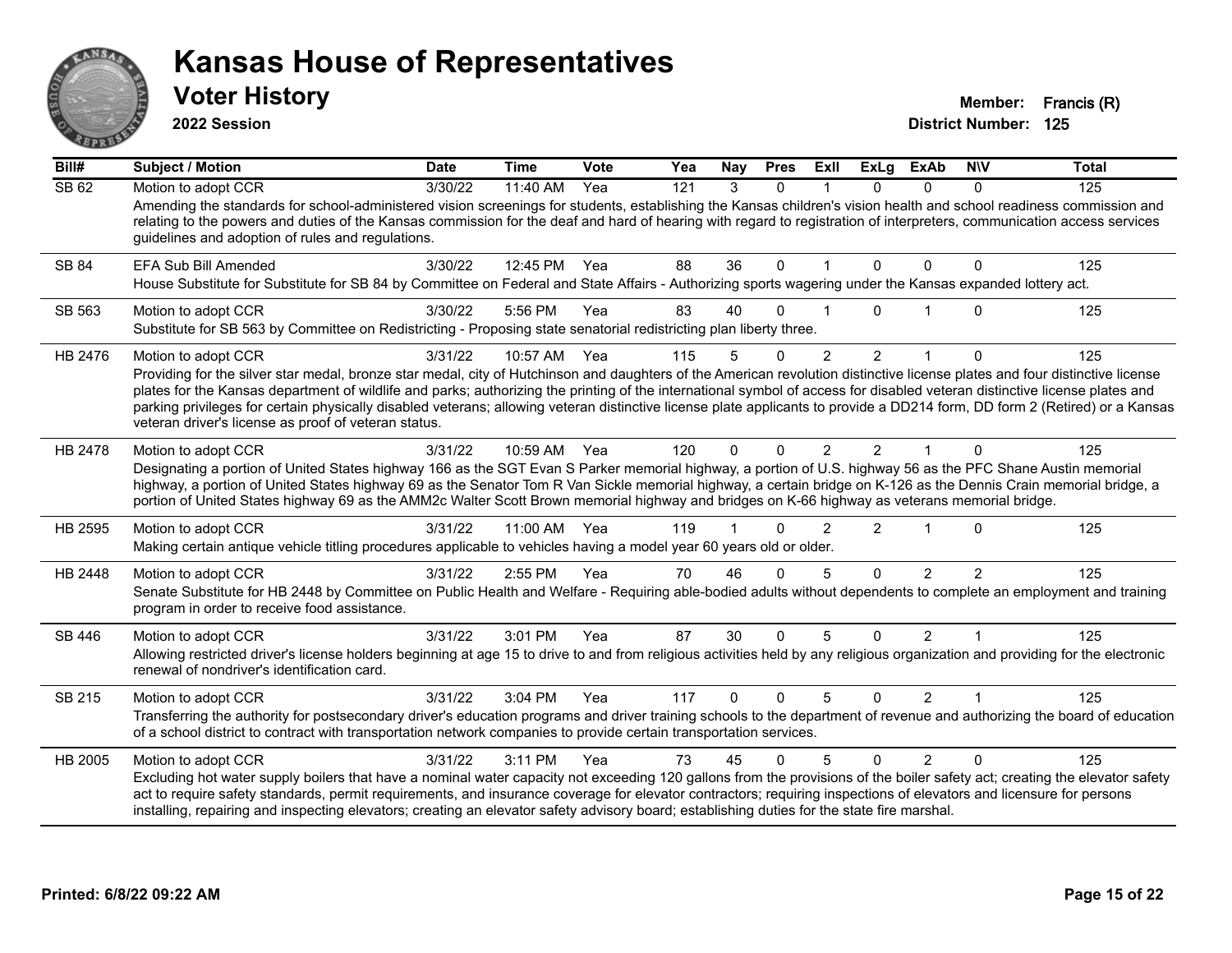

| Bill#           | <b>Subject / Motion</b>                                                                                                                                                                                                                                                                                                                                                                                                                                                                                                                                                                                                                                                                                                                                                                                                                                                                                                                                                                                                                                                                                                   | <b>Date</b> | <b>Time</b> | Vote | Yea | <b>Nay</b>     | <b>Pres</b>  | ExII | ExLg     | <b>ExAb</b>    | <b>NIV</b>   | <b>Total</b> |
|-----------------|---------------------------------------------------------------------------------------------------------------------------------------------------------------------------------------------------------------------------------------------------------------------------------------------------------------------------------------------------------------------------------------------------------------------------------------------------------------------------------------------------------------------------------------------------------------------------------------------------------------------------------------------------------------------------------------------------------------------------------------------------------------------------------------------------------------------------------------------------------------------------------------------------------------------------------------------------------------------------------------------------------------------------------------------------------------------------------------------------------------------------|-------------|-------------|------|-----|----------------|--------------|------|----------|----------------|--------------|--------------|
| SB <sub>2</sub> | Motion to adopt CCR                                                                                                                                                                                                                                                                                                                                                                                                                                                                                                                                                                                                                                                                                                                                                                                                                                                                                                                                                                                                                                                                                                       | 3/31/22     | 4:51 PM     | Yea  | 86  | 31             | $\Omega$     | 5    | 0        | 3              | $\Omega$     | 125          |
|                 | Allowing consumption of beer, wine or other alcoholic liquor on the Kansas state fairgrounds; increasing the number of temporary permits an applicant may receive from<br>four to 12 permits per year; limiting what cities, counties or townships may charge for a temporary permit to not more than \$25 per day; crediting a portion of moneys<br>collected from the liquor drink tax and the liquor enforcement tax to the state fair capital improvements fund; requiring that licensed farm wineries be issued a cereal<br>malt beverage retailer license if the statutory requirements for such retailer license are satisfied; authorizing retail liquor stores to sell and deliver alcoholic liquor and<br>cereal malt beverages to a caterer, public venue, club or drinking establishment located in any adjacent county any county with a comer located within two miles<br>measured along the adjacent county boundary; Increasing the percentage of alcohol by volume allowed to not more than 16% for domestic table wine and the domestic<br>fortified wine threshold to more than 16% alcohol by volume. |             |             |      |     |                |              |      |          |                |              |              |
| <b>HB 2087</b>  | Motion to adopt CCR                                                                                                                                                                                                                                                                                                                                                                                                                                                                                                                                                                                                                                                                                                                                                                                                                                                                                                                                                                                                                                                                                                       | 3/31/22     | 4:54 PM     | Yea  | 105 | 12             | $\mathbf 0$  | 5    | $\Omega$ | 3              | $\mathbf 0$  | 125          |
|                 | Limiting the review of certain rules and regulations by the director of the budget and requiring review of rules and regulations every five years.                                                                                                                                                                                                                                                                                                                                                                                                                                                                                                                                                                                                                                                                                                                                                                                                                                                                                                                                                                        |             |             |      |     |                |              |      |          |                |              |              |
| HB 2559         | Motion to adopt CCR                                                                                                                                                                                                                                                                                                                                                                                                                                                                                                                                                                                                                                                                                                                                                                                                                                                                                                                                                                                                                                                                                                       | 3/31/22     | 4:58 PM     | Yea  | 102 | 15             | $\Omega$     | 5    | $\Omega$ | 3              | $\mathbf{0}$ | 125          |
| HB 2489         | Mot to Concur in Conference                                                                                                                                                                                                                                                                                                                                                                                                                                                                                                                                                                                                                                                                                                                                                                                                                                                                                                                                                                                                                                                                                               | 3/31/22     | 5:01 PM     | Yea  | 117 | $\Omega$       | $\Omega$     | 5    | $\Omega$ | 3              | $\Omega$     | 125          |
|                 | Amending provisions of the technology-enabled fiduciary financial institutions act relating to out-of-state financial institutions, banks and trust companies conducting<br>fidfin transactions, fees and assessments, examinations, disclosures to consumers and requiring such institutions to be mandatory reporters for purposes of elder<br>abuse.                                                                                                                                                                                                                                                                                                                                                                                                                                                                                                                                                                                                                                                                                                                                                                   |             |             |      |     |                |              |      |          |                |              |              |
| SB 91           | Motion to adopt CCR<br>House Substitute for SB 91 by Committee on Commerce, Labor and Economic Development - Providing liability protection for businesses, municipalities and<br>educational institutions that participate in high school work-based learning programs and providing that schools are responsible for injuries to students participating in<br>such programs                                                                                                                                                                                                                                                                                                                                                                                                                                                                                                                                                                                                                                                                                                                                             | 3/31/22     | 9:05 PM     | Yea  | 116 | $\Omega$       | $\Omega$     | 5    | 0        |                | $\Omega$     | 125          |
| SB 421          | Motion to adopt CCR                                                                                                                                                                                                                                                                                                                                                                                                                                                                                                                                                                                                                                                                                                                                                                                                                                                                                                                                                                                                                                                                                                       | 3/31/22     | 9:10 PM     | Yea  | 106 | 10             | $\Omega$     | 5    | $\Omega$ | 4              | $\Omega$     | 125          |
|                 | Transferring \$1,000,000,000 from the state general fund to the Kansas public employees retirement fund during fiscal year 2022 and eliminating certain level-dollar<br>KPERS employer contribution payments.                                                                                                                                                                                                                                                                                                                                                                                                                                                                                                                                                                                                                                                                                                                                                                                                                                                                                                             |             |             |      |     |                |              |      |          |                |              |              |
| <b>SB 408</b>   | Motion to adopt CCR                                                                                                                                                                                                                                                                                                                                                                                                                                                                                                                                                                                                                                                                                                                                                                                                                                                                                                                                                                                                                                                                                                       | 3/31/22     | 9:15 PM     | Yea  | 114 | $\overline{2}$ | $\mathbf{0}$ | 5    | $\Omega$ | $\overline{4}$ | $\Omega$     | 125          |
|                 | Increasing the criminal penalties for multiple thefts of mail; specifying that the crime of burglary includes, without authority, entering into or remaining within any locked<br>or secured portion of any dwelling, building or other structure, with intent to commit another crime therein; providing guidance to determine how offenders under the<br>supervision of two or more supervision agencies can have supervision consolidated into one agency; requiring an offender who raises error in such offender's criminal<br>history calculation for the first time on appeal to show prejudicial error and authorizing the court to correct an illegal sentence while a direct appeal is pending; and<br>transferring the responsibility to certify drug abuse treatment providers that participate in the certified drug abuse treatment program from the department of corrections<br>to the Kansas sentencing commission.                                                                                                                                                                                      |             |             |      |     |                |              |      |          |                |              |              |
| SB 366          | Motion to adopt CCR                                                                                                                                                                                                                                                                                                                                                                                                                                                                                                                                                                                                                                                                                                                                                                                                                                                                                                                                                                                                                                                                                                       | 3/31/22     | 9:20 PM     | Yea  | 116 | $\Omega$       | $\Omega$     | 5    | $\Omega$ |                | $\Omega$     | 125          |
|                 | Specifying that the crime of burglary includes, without authority, entering into or remaining within any locked or secured portion of any dwelling, building or other<br>structure, with intent to commit another crime therein.                                                                                                                                                                                                                                                                                                                                                                                                                                                                                                                                                                                                                                                                                                                                                                                                                                                                                          |             |             |      |     |                |              |      |          |                |              |              |
| HB 2456         | Motion to adopt CCR                                                                                                                                                                                                                                                                                                                                                                                                                                                                                                                                                                                                                                                                                                                                                                                                                                                                                                                                                                                                                                                                                                       | 3/31/22     | 11:22 PM    | Yea  | 93  | 20             | $\Omega$     | 5    | 0        | $\overline{7}$ | $\mathbf 0$  | 125          |
|                 | Establishing the Kansas kids lifetime combination hunting and fishing license.                                                                                                                                                                                                                                                                                                                                                                                                                                                                                                                                                                                                                                                                                                                                                                                                                                                                                                                                                                                                                                            |             |             |      |     |                |              |      |          |                |              |              |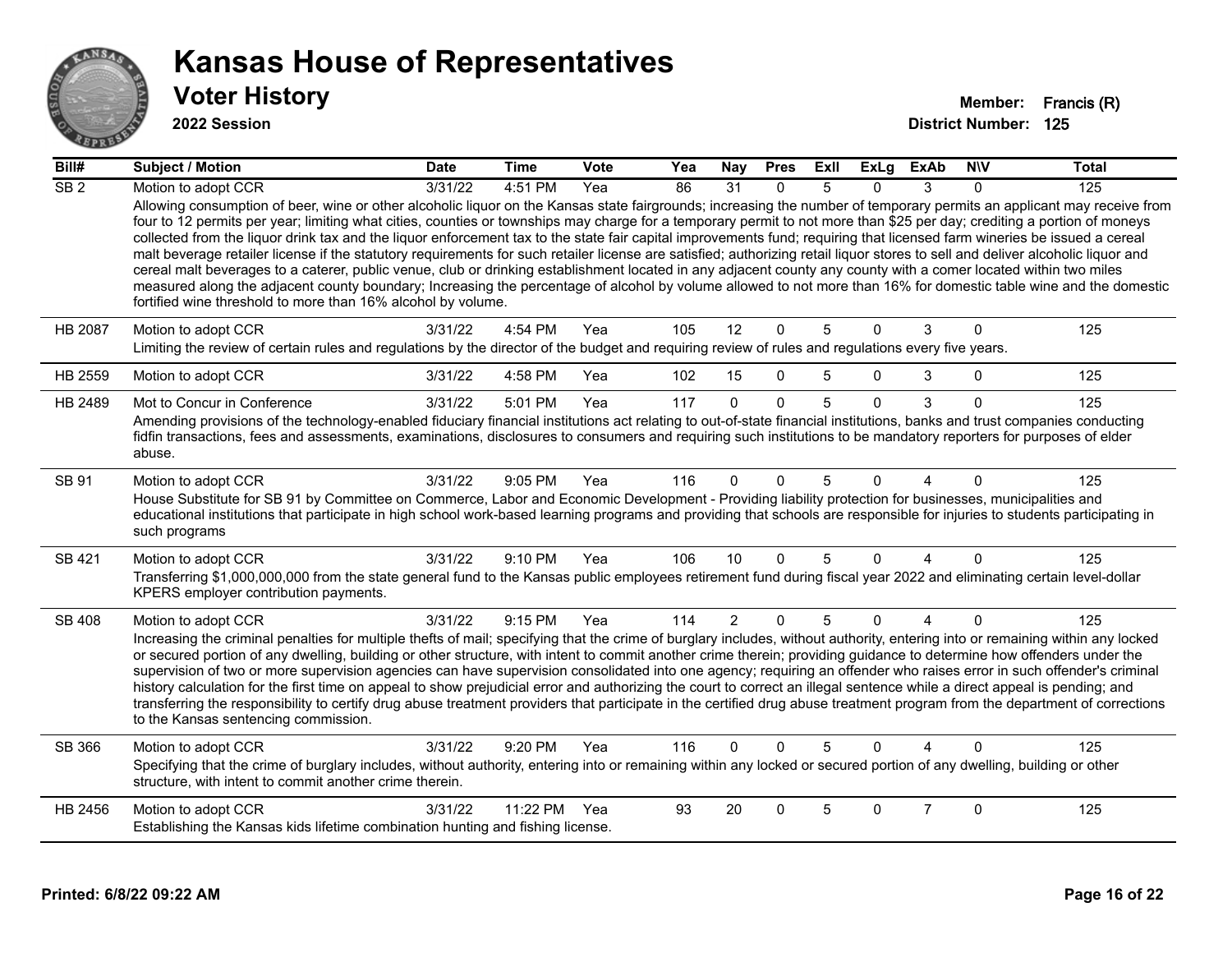

**2022 Session**

| Bill#          | Subject / Motion                                                                                                                                                                                                                                                                                                                                                                                                                                                                                                                                                                                                        | <b>Date</b> | <b>Time</b> | <b>Vote</b> | Yea | <b>Nay</b>     | <b>Pres</b>  | ExII           | <b>ExLg</b> | <b>ExAb</b>   | <b>NIV</b> | <b>Total</b> |
|----------------|-------------------------------------------------------------------------------------------------------------------------------------------------------------------------------------------------------------------------------------------------------------------------------------------------------------------------------------------------------------------------------------------------------------------------------------------------------------------------------------------------------------------------------------------------------------------------------------------------------------------------|-------------|-------------|-------------|-----|----------------|--------------|----------------|-------------|---------------|------------|--------------|
| <b>HB 2703</b> | Motion to adopt CCR                                                                                                                                                                                                                                                                                                                                                                                                                                                                                                                                                                                                     | 3/31/22     | 11:25 PM    | Yea         | 110 | 3              | $\Omega$     | $\overline{5}$ | 0           |               | $\Omega$   | 125          |
|                | Changing law relating to employment including employment security law provisions regarding the employment security fund status and employer contribution rates and<br>the definition of employment to conform with federal law, making revisions to the department of labor's my reemployment plan program and enacting the Kansas<br>targeted employment act to facilitate employment of persons with developmental disabilities through a tax credit incentive for employers.                                                                                                                                         |             |             |             |     |                |              |                |             |               |            |              |
| 0              | Motion to Adjourn - Helgerson                                                                                                                                                                                                                                                                                                                                                                                                                                                                                                                                                                                           | 3/31/22     | 11:32 PM    | Nav         | 29  | 77             | $\Omega$     | 5              | 0           |               |            | 125          |
| <b>SB 200</b>  | Motion to adopt CCR                                                                                                                                                                                                                                                                                                                                                                                                                                                                                                                                                                                                     | 4/1/22      | 11:16 AM    | Yea         | 112 | $\overline{2}$ | $\Omega$     | 7              | 0           | 2             | 2          | 125          |
|                | Expanding the pharmacist scope of practice to include initiation of therapy for certain conditions, updating provisions of the prescription monitoring program act relating<br>to program data, storage and access and increasing the membership of the advisory committee.                                                                                                                                                                                                                                                                                                                                             |             |             |             |     |                |              |                |             |               |            |              |
| SB 343         | Motion to adopt CCR                                                                                                                                                                                                                                                                                                                                                                                                                                                                                                                                                                                                     | 4/1/22      | 11:19 AM    | Yea         | 115 | $\Omega$       | $\Omega$     | $\overline{7}$ | 0           | 2             |            | 125          |
|                | Providing considerations for in family law, adoption, foster care, guardianship and child in need of care proceedings for parents or prospective parents who are blind and<br>updating the term "hearing impaired" to "hard of hearing" in statutes related to persons with hearing loss.                                                                                                                                                                                                                                                                                                                               |             |             |             |     |                |              |                |             |               |            |              |
| SB 453         | Motion to adopt CCR                                                                                                                                                                                                                                                                                                                                                                                                                                                                                                                                                                                                     | 4/1/22      | 11:22 AM    | Yea         | 116 | $\Omega$       | O            | 7              | 0           | $\mathcal{P}$ | $\Omega$   | 125          |
|                | Requiring unlicensed employees in adult care homes to complete certain training requirements, reinstating the social worker applicant option for board-approved<br>postgraduate supervised experience, allowing master's and clinical level licensees to take the baccalaureate addiction counselor test and requiring the behavioral<br>sciences regulatory board to accept a master of social work degree from Fort Hays state university as from an accredited college or university.                                                                                                                                |             |             |             |     |                |              |                |             |               |            |              |
| SB 286         | Motion to Adopt CCR                                                                                                                                                                                                                                                                                                                                                                                                                                                                                                                                                                                                     | 4/1/22      | 12:44 PM    | Yea         | 64  | 51             |              |                |             |               |            | 125          |
|                | House Substitute for Substitute for SB 286 by Committee on Judiciary - Continuing the governmental response to the COVID-19 pandemic in Kansas by extending the<br>expanded use of telemedicine, the suspension of certain requirements related to medical care facilities and immunity from civil liability for certain healthcare providers,<br>certain persons conducting business in this state and covered facilities for COVID-19 claims until January 20, 2023, creating the crime of interference with the conduct<br>of a hospital and increasing the criminal penalties for battery of a healthcare provider. |             |             |             |     |                |              |                |             |               |            |              |
| SB 267         | Motion to adopt CCR                                                                                                                                                                                                                                                                                                                                                                                                                                                                                                                                                                                                     | 4/1/22      | 4:05 PM     | Yea         | 104 | 12             | $\Omega$     | 7              | $\Omega$    | $\mathcal{P}$ | $\Omega$   | 125          |
|                | House Substitute for Substitute for SB 267 by Committee on Appropriations - Appropriations for FY 2022, FY 2023, FY 2024, FY 2025, FY26 and FY27 for various state<br>agencies.                                                                                                                                                                                                                                                                                                                                                                                                                                         |             |             |             |     |                |              |                |             |               |            |              |
| HB 2279        | Mot to Concur in Conference                                                                                                                                                                                                                                                                                                                                                                                                                                                                                                                                                                                             | 4/1/22      | 5:21 PM     | Yea         | 80  | 34             | <sup>0</sup> |                | U           |               |            | 125          |
|                | Senate substitute for HB 2279 by committee on public health and welfare - Amending the advanced practice registered nurse authorized scope of practice to permit the<br>prescribing of drugs without a supervising physician.                                                                                                                                                                                                                                                                                                                                                                                           |             |             |             |     |                |              |                |             |               |            |              |
| HB 2109        | Motion to adopt CCR                                                                                                                                                                                                                                                                                                                                                                                                                                                                                                                                                                                                     | 4/1/22      | 6:18 PM     | Yea         | 92  | 20             |              |                |             |               | $\Omega$   | 125          |
|                | Prohibiting the disclosure of personal information about a person's affiliation with an entity that is exempt from federal income taxation under section 501(c) of the<br>federal internal revenue code and continuing in existence certain exceptions to the disclosure of public records under the open records act.                                                                                                                                                                                                                                                                                                  |             |             |             |     |                |              |                |             |               |            |              |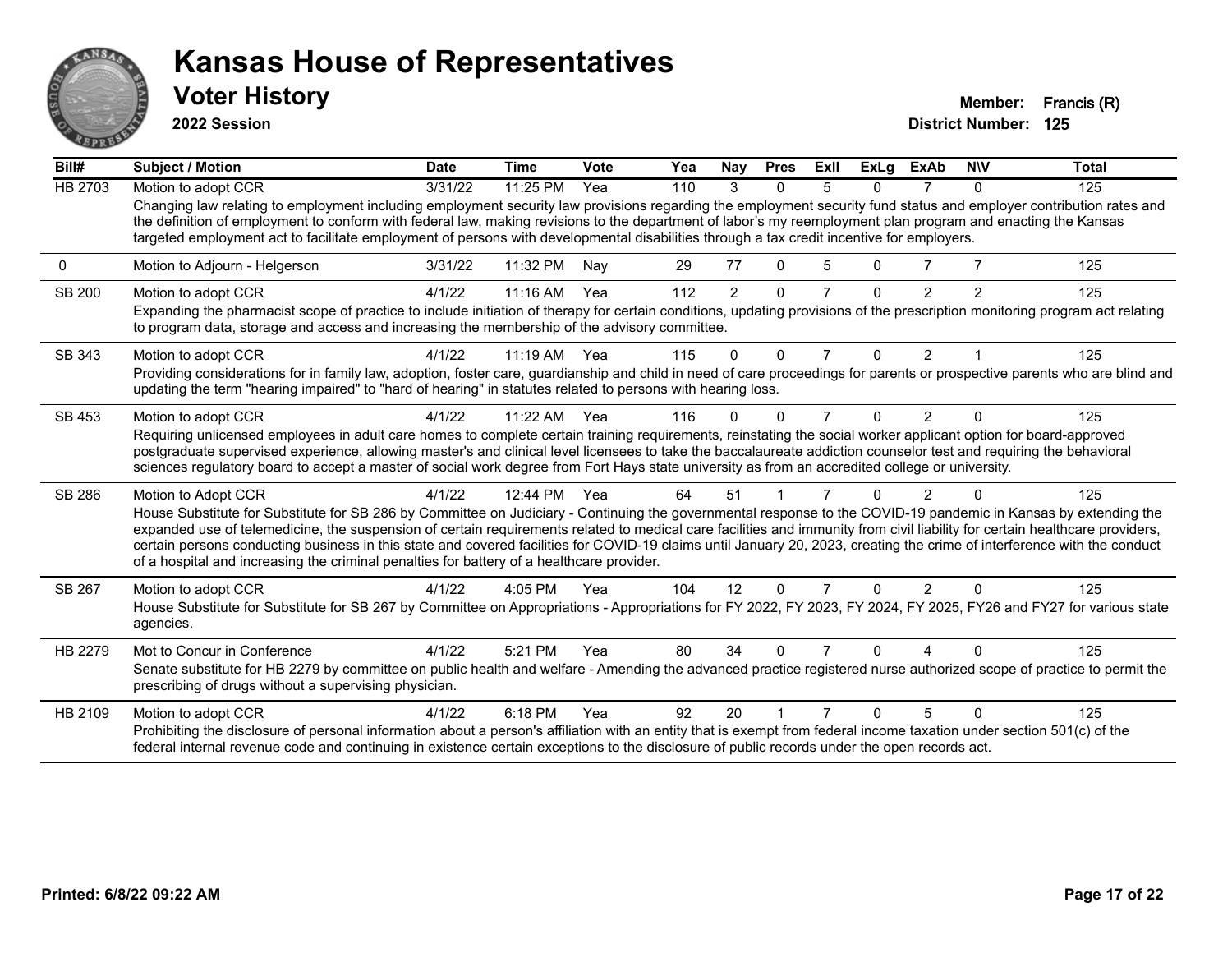

| Bill#          | <b>Subject / Motion</b>                                                                                                                                                                                                                                                                                                                                                                                                                                                                                                                                                                                                                                                                                                                                                                                                                                                                                                                                                                                                                                                                                                                                                                               | <b>Date</b> | <b>Time</b> | Vote | Yea | Nay      | <b>Pres</b> | ExII           | <b>ExLg</b> | <b>ExAb</b> | <b>NIV</b>   | <b>Total</b> |
|----------------|-------------------------------------------------------------------------------------------------------------------------------------------------------------------------------------------------------------------------------------------------------------------------------------------------------------------------------------------------------------------------------------------------------------------------------------------------------------------------------------------------------------------------------------------------------------------------------------------------------------------------------------------------------------------------------------------------------------------------------------------------------------------------------------------------------------------------------------------------------------------------------------------------------------------------------------------------------------------------------------------------------------------------------------------------------------------------------------------------------------------------------------------------------------------------------------------------------|-------------|-------------|------|-----|----------|-------------|----------------|-------------|-------------|--------------|--------------|
| <b>HB 2299</b> | Motion to adopt CCR<br>Requiring retention of fingerprints by the Kansas bureau of investigation for participation in the federal rap back program; imposing restrictions on surveillance by certain<br>employees of the Kansas department of wildlife and parks on private property; expanding the jurisdiction and powers of law enforcement officers to include situations<br>when an activity is observed leading the officer to reasonably suspect a person is committing, has committed or is about to commit a crime and reasonably believe that<br>a person is in imminent danger of death or bodily injury without immediate action; allowing a search warrant to be executed within 240 hours from the time of issuance;<br>and directing the Kansas department for children and families to share certain information with investigating law enforcement agencies.                                                                                                                                                                                                                                                                                                                         | 4/1/22      | 6:23 PM     | Yea  | 110 | 3        | $\Omega$    | 7              | 0           | 5           | $\Omega$     | 125          |
| HB 2508        | Motion to adopt CCR<br>Modifying the definition of possession in the Kansas criminal code, modifying the elements of and making changes to the criminal penalties of abuse of a child, requiring<br>a forfeiture of an appearance bond to be set aside in certain circumstances, permitting testimony to be presented using a two-way electronic audio-video communication<br>device during a preliminary hearing, making changes to the process for evaluating and treating people who are undergoing evaluation for competency to stand trial and<br>allowing mobile competency evaluations.                                                                                                                                                                                                                                                                                                                                                                                                                                                                                                                                                                                                        | 4/1/22      | 6:28 PM     | Yea  | 113 |          |             |                |             |             |              | 125          |
| HB 2377        | Motion to adopt CCR<br>Revising laws relating to operating an aircraft under the influence, including prescribing criminal and administrative penalties and providing for testing of blood, breath,<br>urine or other bodily substances, and preliminary screening tests of breath or oral fluid; authorizing reinstatement of a driver's license for certain persons with an ignition<br>interlock device restriction; requiring persons with an ignition interlock device restriction to complete the ignition interlock device program before driving privileges are<br>fully reinstated; providing for reduced ignition interlock device program costs for certain persons; providing that the highway patrol has oversight of state certification of<br>ignition interlock manufacturers and their service providers; modifying the criminal penalties for driving a commercial motor vehicle under the influence and driving under<br>the influence; increasing the period of disqualification for certain offenses committed by a person with commercial driving privileges; and prohibiting prosecuting<br>attorneys from concealing certain traffic violations from the CDLIS driver report. | 4/1/22      | 6:34 PM     | Yea  | 101 | 12       | $\Omega$    | $\overline{7}$ | 0           | 5           | 0            | 125          |
| HB 2361        | Motion to adopt CCR<br>Senate Substitute for HB 2361 by Committee on Judiciary - Removing the requirement that all district court judges in Douglas county serve on the board of trustees of<br>the law library, authorizing the supreme court to adopt rules establishing specialty court programs, creating the specialty court funding advisory committee and the<br>specialty court resources fund, authorizing courts to order defendants to participate in specialty court programs and allowing expungement of certain convictions when<br>defendants complete the requirements of such programs.                                                                                                                                                                                                                                                                                                                                                                                                                                                                                                                                                                                              | 4/1/22      | 6:39 PM     | Yea  | 113 | $\Omega$ | $\Omega$    |                | 0           | 5           | $\Omega$     | 125          |
| <b>SB 58</b>   | Motion to adopt CCR<br>Establishing the parents' bill of rights for parents of students attending elementary or secondary school in this state.                                                                                                                                                                                                                                                                                                                                                                                                                                                                                                                                                                                                                                                                                                                                                                                                                                                                                                                                                                                                                                                       | 4/1/22      | 6:57 PM     | Yea  | 67  | 46       | $\Omega$    |                | U           | 5           | <sup>0</sup> | 125          |
| SB 160         | Motion to adopt CCR<br>Enacting the fairness in women's sports act to require that student athletic teams only include members who are of the same biological sex unless designated as coed.                                                                                                                                                                                                                                                                                                                                                                                                                                                                                                                                                                                                                                                                                                                                                                                                                                                                                                                                                                                                          | 4/1/22      | 8:00 PM     | Yea  | 74  | 39       | $\Omega$    |                | U           | 5           | $\Omega$     | 125          |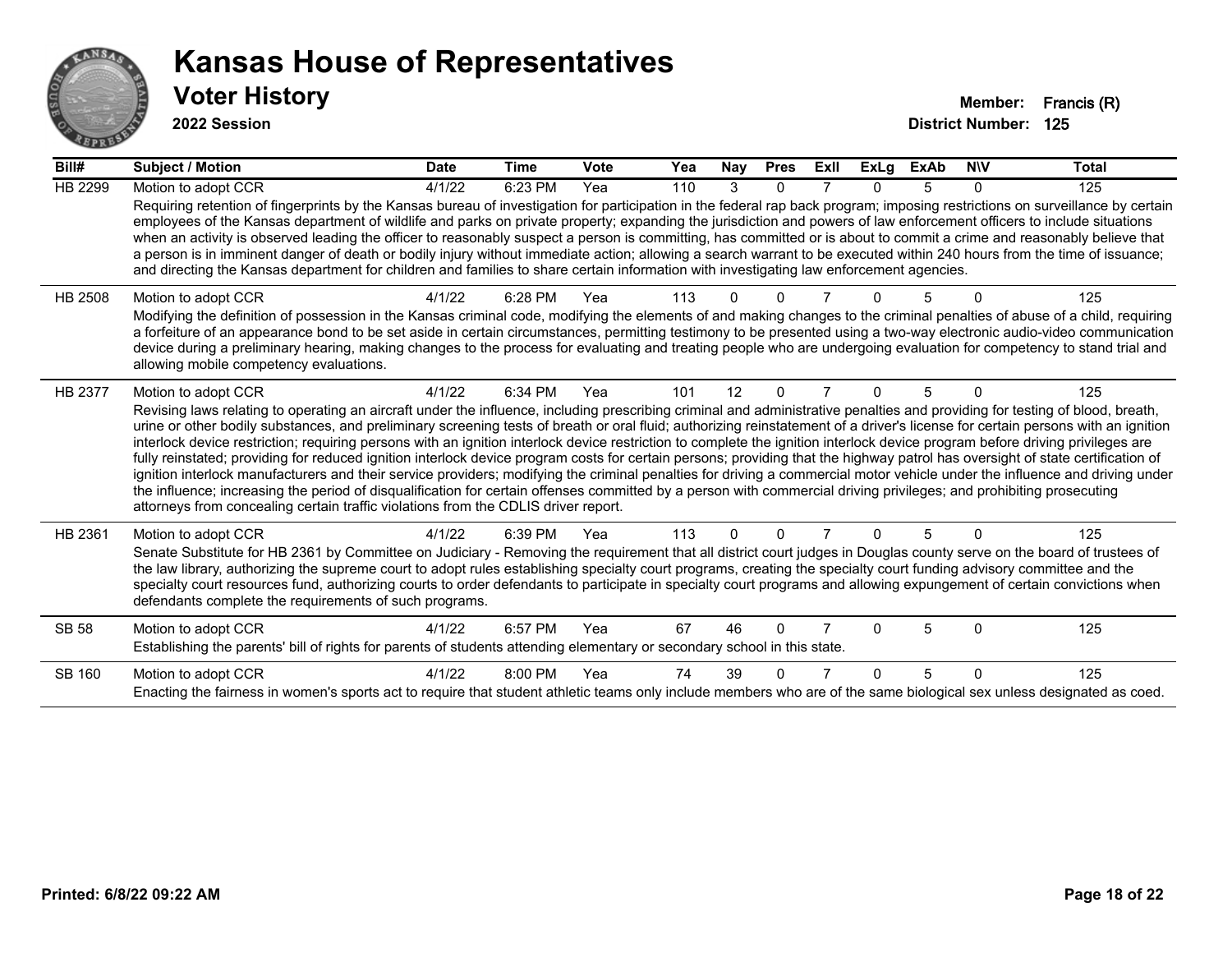

| Bill#           | Subject / Motion                                                                                                                                                                                                                                                                                                                                                                                                                                                                                                                                                                                                                                                                                                                                                                                                                                                                                                                                                                                                                                                                                                                                                                                                                                                                                                                                                                                                                                                                                                                                                                                                                                                                                                                                                                                                                                                                                                                                                                                                                                                                                                                                                                                                                                                                                                                                                                                                                                                                                                                                                                                                                                                                                                                                                                                                                                                                                                                                                                                                                                                                                                                                                            | <b>Date</b> | Time         | <b>Vote</b> | Yea | Nay | <b>Pres</b>  | ExII           | ExLg         | ExAb           | <b>NIV</b>  | Total |
|-----------------|-----------------------------------------------------------------------------------------------------------------------------------------------------------------------------------------------------------------------------------------------------------------------------------------------------------------------------------------------------------------------------------------------------------------------------------------------------------------------------------------------------------------------------------------------------------------------------------------------------------------------------------------------------------------------------------------------------------------------------------------------------------------------------------------------------------------------------------------------------------------------------------------------------------------------------------------------------------------------------------------------------------------------------------------------------------------------------------------------------------------------------------------------------------------------------------------------------------------------------------------------------------------------------------------------------------------------------------------------------------------------------------------------------------------------------------------------------------------------------------------------------------------------------------------------------------------------------------------------------------------------------------------------------------------------------------------------------------------------------------------------------------------------------------------------------------------------------------------------------------------------------------------------------------------------------------------------------------------------------------------------------------------------------------------------------------------------------------------------------------------------------------------------------------------------------------------------------------------------------------------------------------------------------------------------------------------------------------------------------------------------------------------------------------------------------------------------------------------------------------------------------------------------------------------------------------------------------------------------------------------------------------------------------------------------------------------------------------------------------------------------------------------------------------------------------------------------------------------------------------------------------------------------------------------------------------------------------------------------------------------------------------------------------------------------------------------------------------------------------------------------------------------------------------------------------|-------------|--------------|-------------|-----|-----|--------------|----------------|--------------|----------------|-------------|-------|
| HB 2239         | Motion to adopt CCR                                                                                                                                                                                                                                                                                                                                                                                                                                                                                                                                                                                                                                                                                                                                                                                                                                                                                                                                                                                                                                                                                                                                                                                                                                                                                                                                                                                                                                                                                                                                                                                                                                                                                                                                                                                                                                                                                                                                                                                                                                                                                                                                                                                                                                                                                                                                                                                                                                                                                                                                                                                                                                                                                                                                                                                                                                                                                                                                                                                                                                                                                                                                                         | 4/1/22      | 9:45 PM      | Yea         | 103 | 10  | $\Omega$     |                | <sup>n</sup> | 5              | $\Omega$    | 125   |
|                 | Providing tax credits for graduates of aerospace and aviation-related educational programs and employers of program graduates, school and classroom supplies<br>purchased by teachers, contributions to community colleges and technical colleges, qualified railroad track maintenance expenditures of short line railroads and<br>associated rail siding owners or lessees and expanding eligibility, amount and transferability of the research and development tax credit, providing homestead property<br>tax refunds from the income tax refund fund to certain persons based on the increase in property tax over the base year property tax amount, providing for an additional<br>personal income tax exemption for 100% disabled veterans, establishing the salt parity act to allow pass-through entities to elect to pay state income tax at the entity<br>level, establishing a checkoff for contributions to the Kansas historic site fund, establishing a revenue neutral rate complaint process for tax levies, authorizing the<br>county clerk to limit the amount of ad valorem taxes to be levied in certain circumstances, establishing a deadline for budgets to be filed with the director of accounts<br>and reports, requiring roll call votes and publication of information to exceed the revenue neutral rate, classifying certain agritourism activities and zoos as land devoted<br>to agricultural use, classifying land devoted to agriculture that is subject to the federal grassland conservation reserve program as grassland, establishing a property tax<br>exemption for antique utility trailers, allowing for the proration of value when certain personal property is acquired or sold prior to September 1 of any tax year, providing<br>for the exemption of inventory and work-in-progress machinery and equipment for telecommunications machinery and equipment, increasing the extent of exemption for<br>residential property from the statewide school levy, providing for abatement or credit of property tax for buildings and improvements destroyed or substantially destroyed<br>by natural disaster, providing a sales tax exemption for certain fencing and for reconstructing, repairing or replacing certain fencing damaged or destroyed by a wildfire,<br>flood, tornado or other natural disaster, excluding separately stated delivery charges from sales or selling price, removing the expiration on manufacturer cash rebates<br>on motor vehicles, providing countywide retailers' sales tax authority for Wilson county, requiring disclosure of distribution of revenues on countywide retailers' sales tax<br>ballot proposals, validating the election held to approve a retailers' sales tax levy by the city of Latham, extending the time period for eligibility in the loan repayment<br>program and the income tax credit for rural opportunity zones, enacting the Gage park improvement authority act and providing for the creation of the Gage park<br>improvement authority and an election for the imposition of a countywide sales tax sales tax within the boundaries of Shawnee county. |             |              |             |     |     |              |                |              |                |             |       |
| HB 2644         | Motion to Concur in Conference<br>Designating the Sandhill plum as the official state fruit.                                                                                                                                                                                                                                                                                                                                                                                                                                                                                                                                                                                                                                                                                                                                                                                                                                                                                                                                                                                                                                                                                                                                                                                                                                                                                                                                                                                                                                                                                                                                                                                                                                                                                                                                                                                                                                                                                                                                                                                                                                                                                                                                                                                                                                                                                                                                                                                                                                                                                                                                                                                                                                                                                                                                                                                                                                                                                                                                                                                                                                                                                | 4/1/22      | 9:48 PM      | Yea         | 108 | 5   | $\Omega$     | $\overline{7}$ | $\Omega$     | 5              | $\Omega$    | 125   |
| SB 261          | Motion to adopt CCR<br>Substitute for SB 261 by Committee on Agriculture -- Prohibiting the use of identifiable meat terms on the labels of meat analogs when such labels do not include proper<br>qualifying language to indicate that such products do not contain meat.                                                                                                                                                                                                                                                                                                                                                                                                                                                                                                                                                                                                                                                                                                                                                                                                                                                                                                                                                                                                                                                                                                                                                                                                                                                                                                                                                                                                                                                                                                                                                                                                                                                                                                                                                                                                                                                                                                                                                                                                                                                                                                                                                                                                                                                                                                                                                                                                                                                                                                                                                                                                                                                                                                                                                                                                                                                                                                  | 4/1/22      | 9:56 PM      | Yea         | 113 | 0   | $\mathbf 0$  | $\overline{7}$ | $\Omega$     | 5              | $\Omega$    | 125   |
| SB 84           | Substitute Motion to Not Adopt CCR<br>House Substitute for Substitute for SB 84 by Committee on Federal and State Affairs - Authorizing sports wagering under the Kansas expanded lottery act.                                                                                                                                                                                                                                                                                                                                                                                                                                                                                                                                                                                                                                                                                                                                                                                                                                                                                                                                                                                                                                                                                                                                                                                                                                                                                                                                                                                                                                                                                                                                                                                                                                                                                                                                                                                                                                                                                                                                                                                                                                                                                                                                                                                                                                                                                                                                                                                                                                                                                                                                                                                                                                                                                                                                                                                                                                                                                                                                                                              | 4/1/22      | 11:59 PM     | Nay         | 56  | 56  | $\Omega$     | $\overline{7}$ | $\Omega$     | 6              | $\Omega$    | 125   |
| SB 84           | Motion to Adopt CCR<br>House Substitute for Substitute for SB 84 by Committee on Federal and State Affairs - Authorizing sports wagering under the Kansas expanded lottery act.                                                                                                                                                                                                                                                                                                                                                                                                                                                                                                                                                                                                                                                                                                                                                                                                                                                                                                                                                                                                                                                                                                                                                                                                                                                                                                                                                                                                                                                                                                                                                                                                                                                                                                                                                                                                                                                                                                                                                                                                                                                                                                                                                                                                                                                                                                                                                                                                                                                                                                                                                                                                                                                                                                                                                                                                                                                                                                                                                                                             | 4/1/22      | 11:59 PM Yea |             | 63  | 49  | $\Omega$     | $\overline{7}$ | $\Omega$     | 6              | $\Omega$    | 125   |
| HB 2487         | Motions of a Previous Day                                                                                                                                                                                                                                                                                                                                                                                                                                                                                                                                                                                                                                                                                                                                                                                                                                                                                                                                                                                                                                                                                                                                                                                                                                                                                                                                                                                                                                                                                                                                                                                                                                                                                                                                                                                                                                                                                                                                                                                                                                                                                                                                                                                                                                                                                                                                                                                                                                                                                                                                                                                                                                                                                                                                                                                                                                                                                                                                                                                                                                                                                                                                                   | 4/26/22     | 11:35 AM     | Nay         | 48  | 74  | $\mathbf 0$  |                | $\Omega$     | $\overline{2}$ | $\mathbf 0$ | 125   |
| <b>HCR 5022</b> | Motion to adopt CCR<br>Proposing a constitutional amendment requiring that a sheriff be elected in each county; exception.                                                                                                                                                                                                                                                                                                                                                                                                                                                                                                                                                                                                                                                                                                                                                                                                                                                                                                                                                                                                                                                                                                                                                                                                                                                                                                                                                                                                                                                                                                                                                                                                                                                                                                                                                                                                                                                                                                                                                                                                                                                                                                                                                                                                                                                                                                                                                                                                                                                                                                                                                                                                                                                                                                                                                                                                                                                                                                                                                                                                                                                  | 4/26/22     | 11:43 AM     | Yea         | 91  | 31  | $\mathbf{0}$ |                | $\Omega$     | $\overline{2}$ | $\mathbf 0$ | 125   |
| HB 2387         | Motion to adopt CCR<br>Prohibiting the issuance of a request for proposal or entering into a new contract for the administration and provision of benefits under the medical assistance program<br>and removing the authority of the governor to prohibit attending or conducting certain religious services and worship services.                                                                                                                                                                                                                                                                                                                                                                                                                                                                                                                                                                                                                                                                                                                                                                                                                                                                                                                                                                                                                                                                                                                                                                                                                                                                                                                                                                                                                                                                                                                                                                                                                                                                                                                                                                                                                                                                                                                                                                                                                                                                                                                                                                                                                                                                                                                                                                                                                                                                                                                                                                                                                                                                                                                                                                                                                                          | 4/26/22     | 12:47 PM     | Yea         | 84  | 38  | $\Omega$     |                | $\Omega$     | $\overline{2}$ | $\Omega$    | 125   |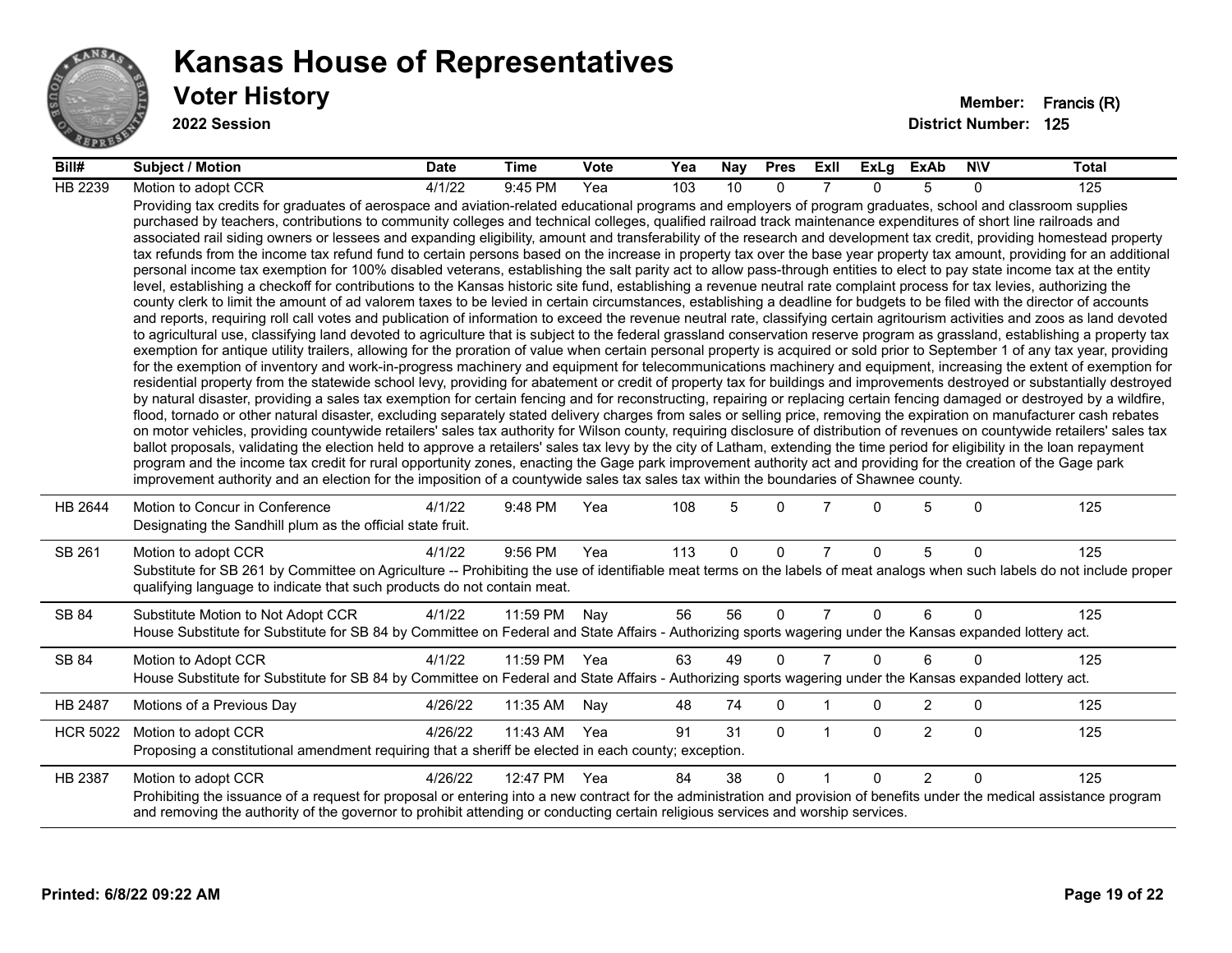

| $\overline{BiII#}$ | <b>Subject / Motion</b>                                                                                                                                                                                                                                                                                                                               | <b>Date</b> | <b>Time</b> | Vote | Yea | Nay             | <b>Pres</b>  | ExIl        | <b>ExLg</b> | <b>ExAb</b>    | <b>NIV</b> | <b>Total</b> |
|--------------------|-------------------------------------------------------------------------------------------------------------------------------------------------------------------------------------------------------------------------------------------------------------------------------------------------------------------------------------------------------|-------------|-------------|------|-----|-----------------|--------------|-------------|-------------|----------------|------------|--------------|
| <b>HB 2252</b>     | Motion to adopt CCR                                                                                                                                                                                                                                                                                                                                   | 4/26/22     | 12:50 PM    | Yea  | 84  | $\overline{38}$ | $\Omega$     | 1           | $\Omega$    | $\mathcal{P}$  | $\Omega$   | 125          |
|                    | Prohibiting the modification of election laws by agreement except as approved by the legislative coordinating council.                                                                                                                                                                                                                                |             |             |      |     |                 |              |             |             |                |            |              |
| HB 2138            | Motion to adopt CCR                                                                                                                                                                                                                                                                                                                                   | 4/26/22     | 1:03 PM     | Yea  | 82  | 40              | $\Omega$     |             | $\Omega$    | $\overline{2}$ | $\Omega$   | 125          |
|                    | Providing for the use of electronic poll books in elections and the approval of such books by the secretary of state, requiring all voting systems for elections to use<br>individual voter-verified paper ballots with a distinctive watermark, requiring the secretary of state and local election officers to develop an affidavit to be signed by |             |             |      |     |                 |              |             |             |                |            |              |
|                    | election workers regarding handling of completed ballots, requiring audits of any federal, statewide or state legislative race that is within 1% of the total votes cast and                                                                                                                                                                          |             |             |      |     |                 |              |             |             |                |            |              |
|                    | requiring randomized audits of elections procedures used in four counties in even-numbered years, requiring a county election officer to send a confirmation of address                                                                                                                                                                               |             |             |      |     |                 |              |             |             |                |            |              |
|                    | when there is no election-related activity for any four calendar year period and exempting poll workers from certain election crimes.                                                                                                                                                                                                                 |             |             |      |     |                 |              |             |             |                |            |              |
| HB 2237            | Motion to adopt CCR                                                                                                                                                                                                                                                                                                                                   | 4/26/22     | 1:13 PM     | Yea  | 109 | 12              |              |             | $\Omega$    | $\overline{2}$ | $\Omega$   | 125          |
|                    | Enacting the Kansas affordable housing tax credit act, the Kansas housing investor tax credit act, the historic Kansas act, the Kansas rural home loan guarantee act,<br>authorizing certain residential real property appraisals in rural counties to be performed without completing the sales comparison approach to value, allowing the use of    |             |             |      |     |                 |              |             |             |                |            |              |
|                    | bond proceeds under the Kansas rural housing incentive district act for residential vertical development and renovation of certain buildings within economically                                                                                                                                                                                      |             |             |      |     |                 |              |             |             |                |            |              |
|                    | distressed urban areas and expanding eligibility for the child day care services assistance tax credit and providing a credit for employer payments to an organization                                                                                                                                                                                |             |             |      |     |                 |              |             |             |                |            |              |
|                    | providing access to employees for child day care services.                                                                                                                                                                                                                                                                                            |             |             |      |     |                 |              |             |             |                |            |              |
| SB 313             | Motion to adopt CCR                                                                                                                                                                                                                                                                                                                                   | 4/27/22     | 3:32 PM     | Yea  | 75  | 44              | $\Omega$     | 3           | $\Omega$    | 3              | $\Omega$   | 125          |
|                    | Providing for the use and regulation of autonomous motor vehicles and establishing the autonomous vehicle advisory committee.                                                                                                                                                                                                                         |             |             |      |     |                 |              |             |             |                |            |              |
| HB 2466            | Motion to adopt CCR                                                                                                                                                                                                                                                                                                                                   | 4/27/22     | 3:39 PM     | Yea  | 109 | 10              | $\Omega$     | 3           | 0           | 3              | $\Omega$   | 125          |
|                    | Substitute for HB 2466 by Committee on Education - Establishing the promoting advancement in computing knowledge act to increase the availability of computer<br>science education in Kansas schools and the career technical education credentialing and student transitioning to employment success pilot program; also exempting                   |             |             |      |     |                 |              |             |             |                |            |              |
|                    | national assessment providers from the student online personal protection act.                                                                                                                                                                                                                                                                        |             |             |      |     |                 |              |             |             |                |            |              |
| HB 2492            | Motion to Concur                                                                                                                                                                                                                                                                                                                                      | 4/27/22     | 3:41 PM     | Yea  | 119 | $\mathbf{0}$    | $\mathbf{0}$ | 3           | 0           | $\sqrt{3}$     | $\Omega$   | 125          |
|                    | Submitting claims against the state by the joint committee on special claims against the state.                                                                                                                                                                                                                                                       |             |             |      |     |                 |              |             |             |                |            |              |
| HB 2448            | Consideration of Veto                                                                                                                                                                                                                                                                                                                                 | 4/28/22     | 11:31 AM    | Yea  | 86  | 36              | $\Omega$     | $\mathbf 1$ | $\Omega$    | $\mathcal{P}$  | $\Omega$   | 125          |
|                    | Senate Substitute for HB 2448 by Committee on Public Health and Welfare - Requiring able-bodied adults without dependents to complete an employment and training                                                                                                                                                                                      |             |             |      |     |                 |              |             |             |                |            |              |
|                    | program in order to receive food assistance.                                                                                                                                                                                                                                                                                                          |             |             |      |     |                 |              |             |             |                |            |              |
| <b>SB 58</b>       | Consideration of Veto                                                                                                                                                                                                                                                                                                                                 | 4/28/22     | 12:17 PM    | Yea  | 72  | 50              | $\Omega$     | 1           | 0           | $\overline{c}$ | $\Omega$   | 125          |
|                    | Establishing the parents' bill of rights for parents of students attending elementary or secondary school in this state.                                                                                                                                                                                                                              |             |             |      |     |                 |              |             |             |                |            |              |
| SB 160             | Consideration of Veto                                                                                                                                                                                                                                                                                                                                 | 4/28/22     | $1:14$ PM   | Yea  | 81  | 41              | $\Omega$     |             | $\Omega$    | $\mathcal{P}$  | $\Omega$   | 125          |
|                    | Enacting the fairness in women's sports act to require that student athletic teams only include members who are of the same biological sex unless designated as<br>coed.                                                                                                                                                                              |             |             |      |     |                 |              |             |             |                |            |              |
|                    |                                                                                                                                                                                                                                                                                                                                                       |             |             |      |     |                 |              |             |             |                |            |              |
| SB 84              | Motion to adopt CCR<br>House Substitute for Substitute for SB 84 by Committee on Federal and State Affairs - Authorizing sports wagering under the Kansas expanded lottery act and historical                                                                                                                                                         | 4/28/22     | 4:03 PM     | Yea  | 73  | 49              | $\mathbf{0}$ |             | 0           | $\overline{2}$ | $\Omega$   | 125          |
|                    | horse race machines under the Kansas parimutuel racing act.                                                                                                                                                                                                                                                                                           |             |             |      |     |                 |              |             |             |                |            |              |
|                    |                                                                                                                                                                                                                                                                                                                                                       |             |             |      |     |                 |              |             |             |                |            |              |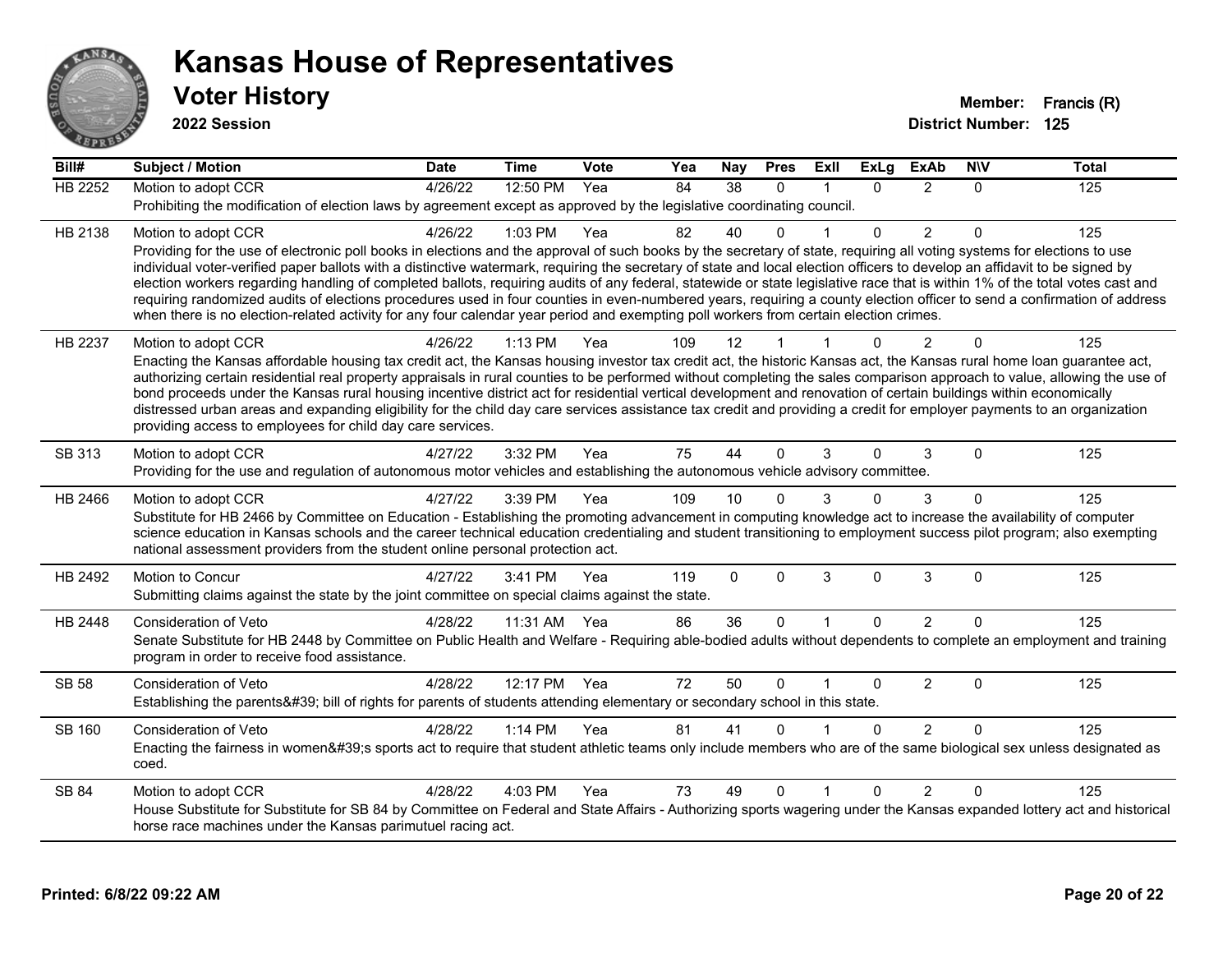

**2022 Session**

**District Number: 125 Voter History Member: Francis (R)**

| $\overline{Bill#}$ | Subject / Motion                                                                                                                                                                                                                                                                                                                                                                                                                                                                                                           | <b>Date</b> | <b>Time</b>  | Vote | Yea             | Nay          | <b>Pres</b>  | ExII                 | <b>ExLg</b> | <b>ExAb</b>    | <b>NIV</b> | <b>Total</b> |
|--------------------|----------------------------------------------------------------------------------------------------------------------------------------------------------------------------------------------------------------------------------------------------------------------------------------------------------------------------------------------------------------------------------------------------------------------------------------------------------------------------------------------------------------------------|-------------|--------------|------|-----------------|--------------|--------------|----------------------|-------------|----------------|------------|--------------|
| <b>HB 2567</b>     | Motion to adopt CCR<br>Senate Substitute for HB 2567 by Committee on Ways and Means - Removing federal impact aid from the determination of local foundation aid in the Kansas school<br>equity and enhancement act and excluding Fort Leavenworth school district and virtual school students from the capital improvement state aid determination.                                                                                                                                                                       | 4/28/22     | 5:52 PM      | Yea  | $\overline{75}$ | 45           | $\Omega$     |                      | $\Omega$    | 4              | $\Omega$   | 125          |
| <b>SB 19</b>       | Motion to adopt CCR<br>House Substitute for SB 19 by Committee on Energy, Utilities and Telecommunications - Implementing the 988 suicide prevention and mental health crisis hotline in<br>Kansas.                                                                                                                                                                                                                                                                                                                        | 4/28/22     | 8:59 PM      | Yea  | 112             | 6            | $\Omega$     |                      | $\Omega$    | 6              | $\Omega$   | 125          |
| SB 331             | Motion to adopt CCR<br>Updating the version of risk-based capital instructions in effect.                                                                                                                                                                                                                                                                                                                                                                                                                                  | 4/28/22     | 9:05 PM      | Yea  | 91              | 26           | $\Omega$     | $\mathbf{1}$         | $\Omega$    | $\overline{7}$ | $\Omega$   | 125          |
| HB 2510            | Motion to adopt CCR<br>Appropriations for FY 2022, FY 2023, and FY 2024, for various state agencies; 2022 omnibus bill; authorizing certain transfers and capital improvement projects.                                                                                                                                                                                                                                                                                                                                    | 4/28/22     | 9:34 PM      | Yea  | 95              | 22           | $\mathbf{0}$ |                      | $\Omega$    | 7              | $\Omega$   | 125          |
| HB 2106            | Sub Motion Not Adopt CCR<br>Decreasing the state rate for sales and use taxes for sales of food and food ingredients and providing for the levying of taxes by cities and counties and discontinuing<br>the nonrefundable food sales tax credit.                                                                                                                                                                                                                                                                           | 4/28/22     | 10:02 PM     | Nay  | 39              | 75           | $\mathbf{0}$ |                      | $\Omega$    | 7              | 3          | 125          |
| HB 2106            | Motion to adopt CCR<br>Decreasing the state rate for sales and use taxes for sales of food and food ingredients and providing for the levying of taxes by cities and counties and discontinuing<br>the nonrefundable food sales tax credit.                                                                                                                                                                                                                                                                                | 4/28/22     | 10:28 PM Yea |      | 114             | 3            | $\Omega$     | $\blacktriangleleft$ | $\Omega$    | $\overline{7}$ | $\Omega$   | 125          |
| HB 2495            | Motion to Concur<br>Prohibiting the disclosure of personal information about a person's affiliation with an entity that is exempt from federal income taxation under section 501(c) of the<br>federal internal revenue code.                                                                                                                                                                                                                                                                                               | 4/28/22     | 10:31 PM Yea |      | 116             | $\mathbf{1}$ | $\mathbf{0}$ | $\mathbf{1}$         | $\Omega$    | $\overline{7}$ | $\Omega$   | 125          |
| SB 34              | Motion to adopt CCR<br>Substitute for SB 34 by Committee on Federal and State Affairs - Requiring review of administrative rules and regulations every five years.                                                                                                                                                                                                                                                                                                                                                         | 4/28/22     | 11:35 PM     | Nay  | 64              | 53           | $\mathbf{0}$ |                      | $\Omega$    | $\overline{7}$ | $\Omega$   | 125          |
| HB 2252            | <b>Consideration of Veto</b><br>Prohibiting the modification of election laws by agreement except as approved by the legislative coordinating council.                                                                                                                                                                                                                                                                                                                                                                     | 5/23/22     | 11:27 AM     | Yea  | 84              | 37           | $\Omega$     |                      | 0           | 2              | 1          | 125          |
| HB 2387            | <b>Consideration of Veto</b><br>Prohibiting the issuance of a request for proposal or entering into a new contract for the administration and provision of benefits under the medical assistance program<br>and removing the authority of the governor to prohibit attending or conducting certain religious services and worship services.                                                                                                                                                                                | 5/23/22     | 11:38 AM     | Yea  | 84              | 38           | $\Omega$     |                      | $\Omega$    | $\overline{2}$ | $\Omega$   | 125          |
| HB 2136            | Sub Mtn Not Adpt<br>Establishing the COVID-19 retail storefront property tax relief act to provide partial refunds to certain businesses impacted by COVID-19-related shutdowns and<br>restrictions, discontinuing the first 15 days of the month sales and compensating use tax remittance requirements for certain retailers, providing countywide retailers'<br>sales tax authority for Atchison county and delaying implementation of the exclusion of separately stated delivery charges from sales or selling price. | 5/23/22     | 12:42 PM     | Nay  | 37              | 84           | $\Omega$     |                      | 0           |                | 2          | 125          |